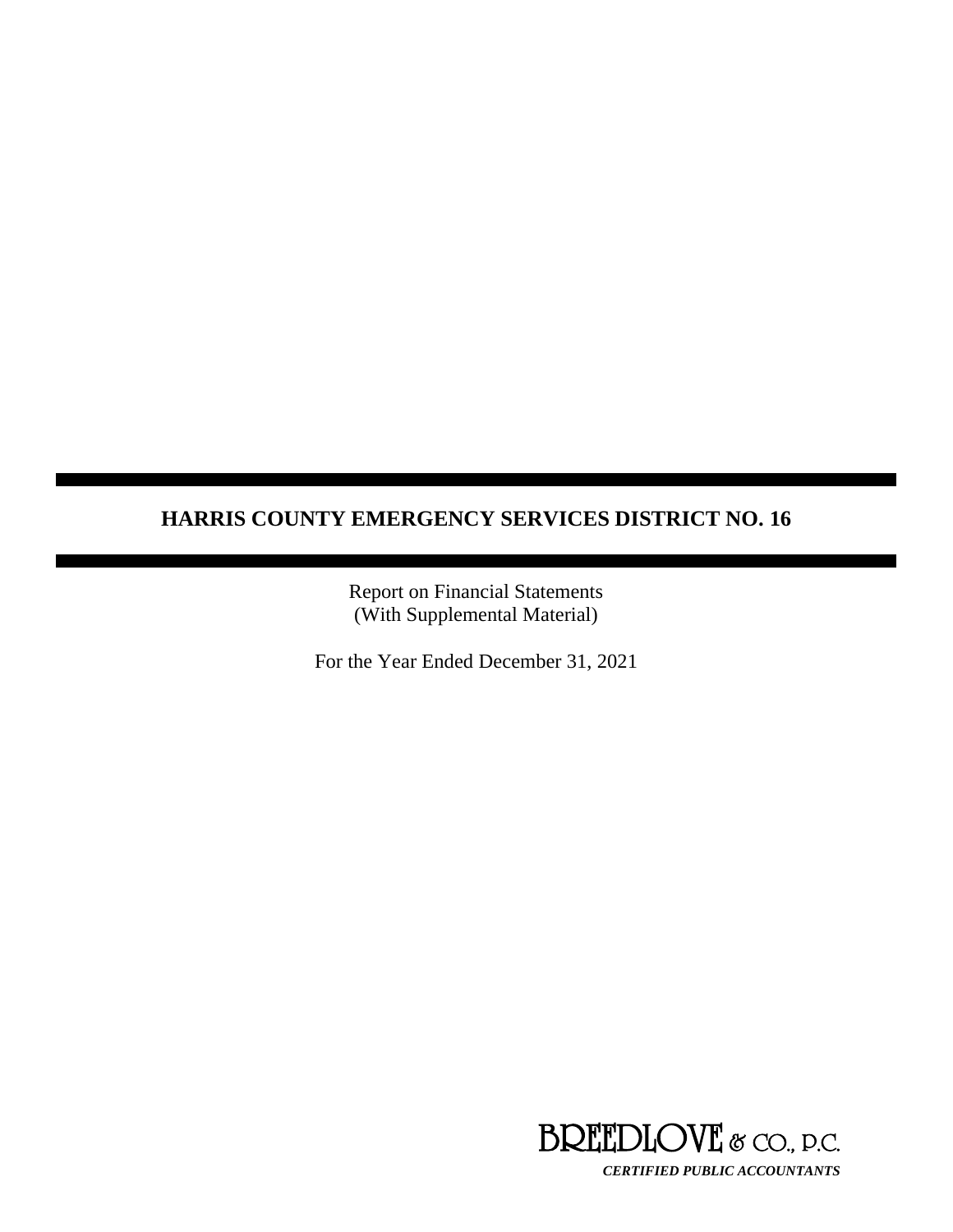# **TABLE OF CONTENTS**

# **FINANCIAL STATEMENTS**

| Statement of Activities and Governmental Revenues, Expenditures and Changes in Fund Balance10 |  |
|-----------------------------------------------------------------------------------------------|--|
|                                                                                               |  |

# **REQUIRED SUPPLEMENTARY INFORMATION**

Schedule of Revenues, Expenditures and Changes in Fund Balance – Budget and Actual......................20

# **SUPPLEMENTARY INFORMATION**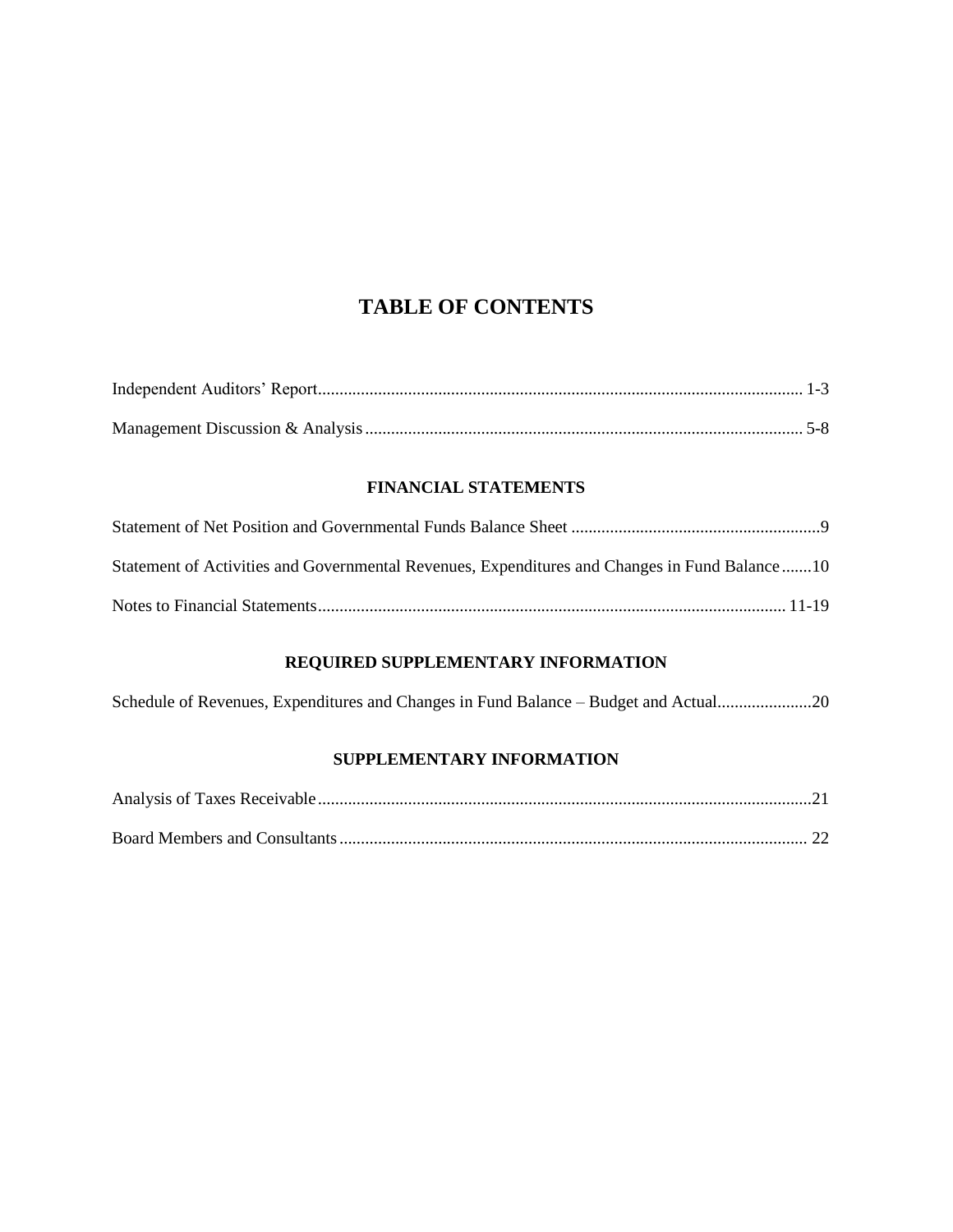# $\rm EEDLOVE$  & co., p.c.

CERTIFIED PUBLIC ACCOUNTANTS

JILL A. HENZE, CPA President

NICOLE BREEDLOVE HUNT, CPA C<sub>EO</sub>

**17014 Seven Pines Drive Spring, Texas 77379 (281) 379-1065** (281) 379-6322 (fax)

# INDEPENDENT AUDITORS' REPORT

May 9, 2022

Board of Commissioners Harris County Emergency Services District No. 16 Harris County, Texas

Opinion

We have audited the accompanying financial statements of the governmental activities, each major fund, and the aggregate remaining fund information of Harris County Emergency Services District No. 16, as of and for the year ended December 31, 2021 and the related notes to the financial statements, which collectively comprise the District's basic financial statements, as listed in the table of contents.

In our opinion, the financial statements referred to above present fairly, in all material respects, the respective financial position of the governmental activities, each major fund, and the aggregate remaining fund information of Harris County Emergency Services District No. 16, as of December 31, 2021, and the respective changes in financial position thereof for the year then ended in accordance with accounting principles generally accepted in the United States of America.

#### Basis for Opinion

We conducted our audit in accordance with auditing standards generally accepted in the United States of America. Our responsibilities under those standards are further described in the Auditor's Responsibilities for the Audit of the Financial Statements section of our report. We are required to be independent of Harris County Emergency Services District No. 16, and to meet our other ethical responsibilities, in accordance with the relevant ethical requirements relating to our audit. We believe that the audit evidence we have obtained is sufficient and appropriate to provide a basis for our audit opinion.

#### Responsibilities of Management for the Financial Statements

Management is responsible for the preparation and fair presentation of these financial statements in accordance with accounting principles generally accepted in the United States of America; this includes the design, implementation, and maintenance of internal control relevant to the preparation and fair presentation of financial statements that are free from material misstatement, whether due to fraud or error.

In preparing the financial statements, management is required to evaluate whether there are conditions or events, considered in the aggregate, that raise substantial doubt about Harris County Emergency Services District No. 16's ability to continue as a going concern for twelve months beyond the financial statement date, including any currently known information that may raise substantial doubt shortly thereafter.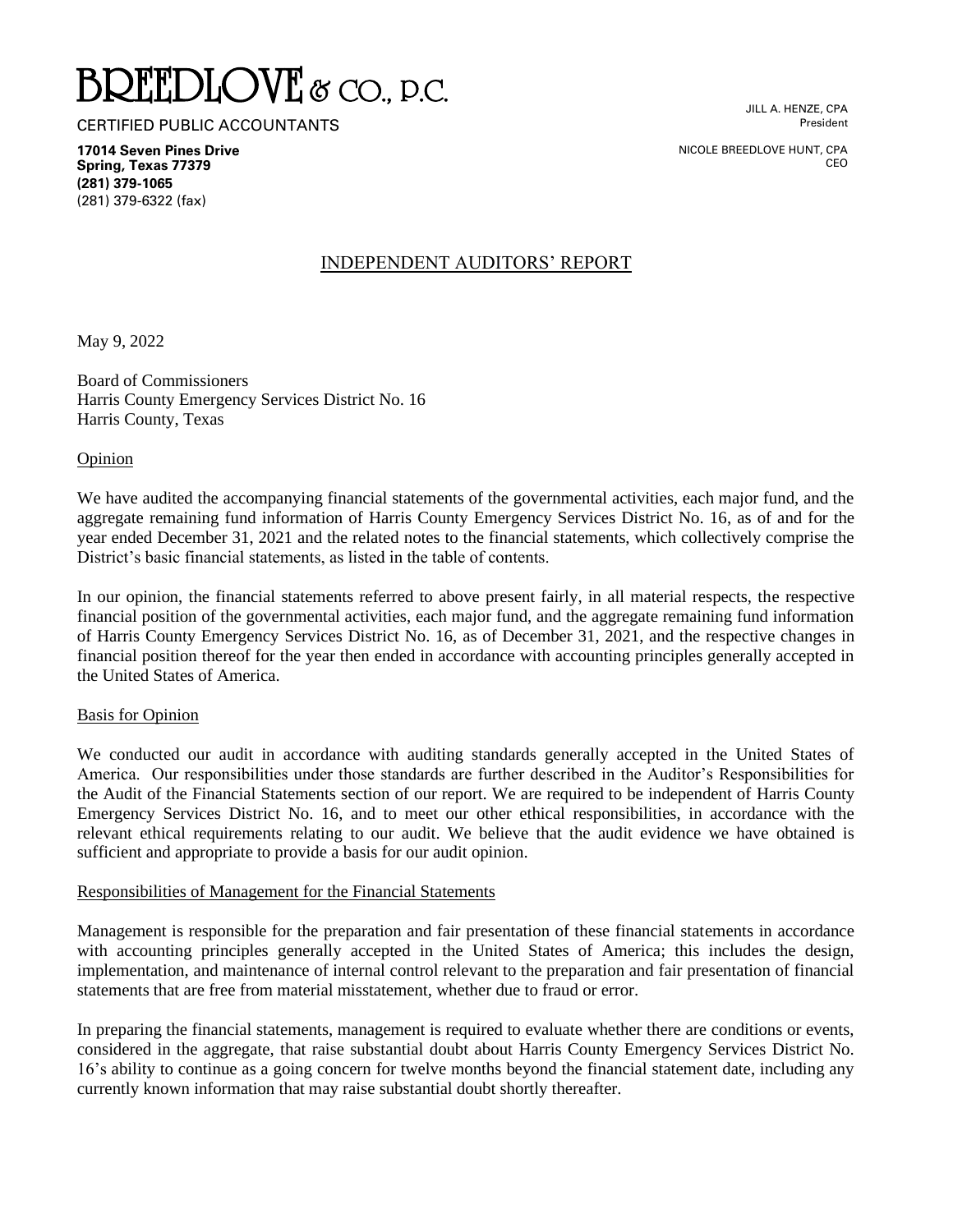#### Auditors' Responsibilities for the Audit of the Financial Statements

Our objectives are to obtain reasonable assurance about whether the financial statements as a whole are free from material misstatement, whether due to fraud or error, and to issue an auditors' report that includes our opinions. Reasonable assurance is a high level of assurance but is not absolute assurance and therefore is not a guarantee that an audit conducted in accordance with generally accepted auditing standards will always detect a material misstatement when it exists. The risk of not detecting a material misstatement resulting from fraud is higher than for one resulting from error, as fraud may involve collusion, forgery, intentional omissions, misrepresentations, or the override of internal control. Misstatements are considered material if there is a substantial likelihood that, individually or in the aggregate, they would influence the judgment made by a reasonable user based on the financial statements.

In performing an audit in accordance with generally accepted auditing standards, we:

- Exercise professional judgment and maintain professional skepticism throughout the audit.
- Identify and assess the risks of material misstatement of the financial statements, whether due to fraud or error, and design and perform audit procedures responsive to those risks. Such procedures include examining, on a test basis, evidence regarding the amounts and disclosures in the financial statements.
- Obtain an understanding of internal control relevant to the audit in order to design audit procedures that are appropriate in the circumstances, but not for the purpose of expressing an opinion on the effectiveness of Harris County Emergency Services District No. 16's internal control. Accordingly, no such opinion is expressed.
- Evaluate the appropriateness of accounting policies used and the reasonableness of significant accounting estimates made by management, as well as evaluate the overall presentation of the financial statements.
- Conclude whether, in our judgment, there are conditions or events, considered in the aggregate, that raise substantial doubt about Harris County Emergency Services District No. 16's ability to continue as a going concern for a reasonable period of time.
- We are required to communicate with those charged with governance regarding, among other matters, the planned scope and timing of the audit, significant audit findings, and certain internal controlrelated matters that we identified during the audit.

#### Required Supplementary Information

Accounting principles generally accepted in the United States of America require that the management's discussion and analysis and budgetary comparison on pages 5 through 7 and 19 be presented to supplement the basic financial statements. Such information, although not a part of the basic financial statements, is required by the Governmental Accounting Standards Board, who considers it to be an essential part of financial reporting for placing the basic financial statements in an appropriate operational, economic, or historical context. We have applied certain limited procedures to the required supplementary information in accordance with auditing standards generally accepted in the United States of America, which consisted of inquiries of management about the methods of preparing the information and comparing the information for consistency with management's responses to our inquiries, the basic financial statements, and other knowledge we obtained during our audit of the basic financial statements. We do not express an opinion or provide any assurance on the information because the limited procedures do not provide us with sufficient evidence to express an opinion or provide any assurance.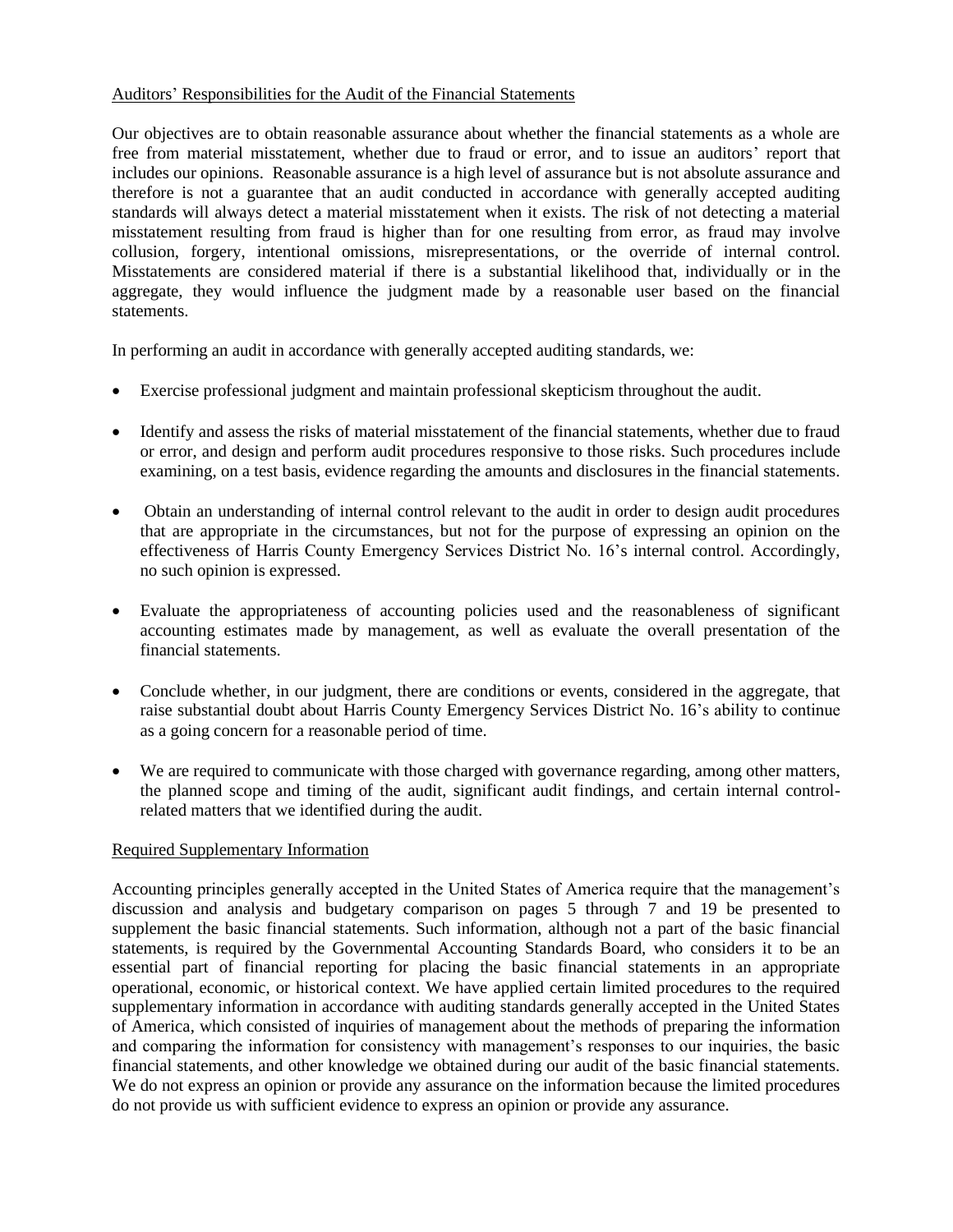#### Supplementary Information

Our audit was conducted for the purpose of forming opinions on the financial statements that collectively comprise Harris County Emergency Services District No. 16's basic financial statements. The supplementary information is presented for purposes of additional analysis and is not a required part of the basic financial statements. Such information is the responsibility of management and was derived from and relates directly to the underlying accounting and other records used to prepare the basic financial statements. The information has been subjected to the auditing procedures applied in the audit of the basic financial statements and certain additional procedures, including comparing and reconciling such information directly to the underlying accounting and other records used to prepare the basic financial statements or to the basic financial statements themselves, and other additional procedures in accordance with auditing standards generally accepted in the United States of America. In our opinion, the combining and individual nonmajor fund financial statements are fairly stated, in all material respects, in relation to the basic financial statements as a whole.

Breadfore # Co., P.C.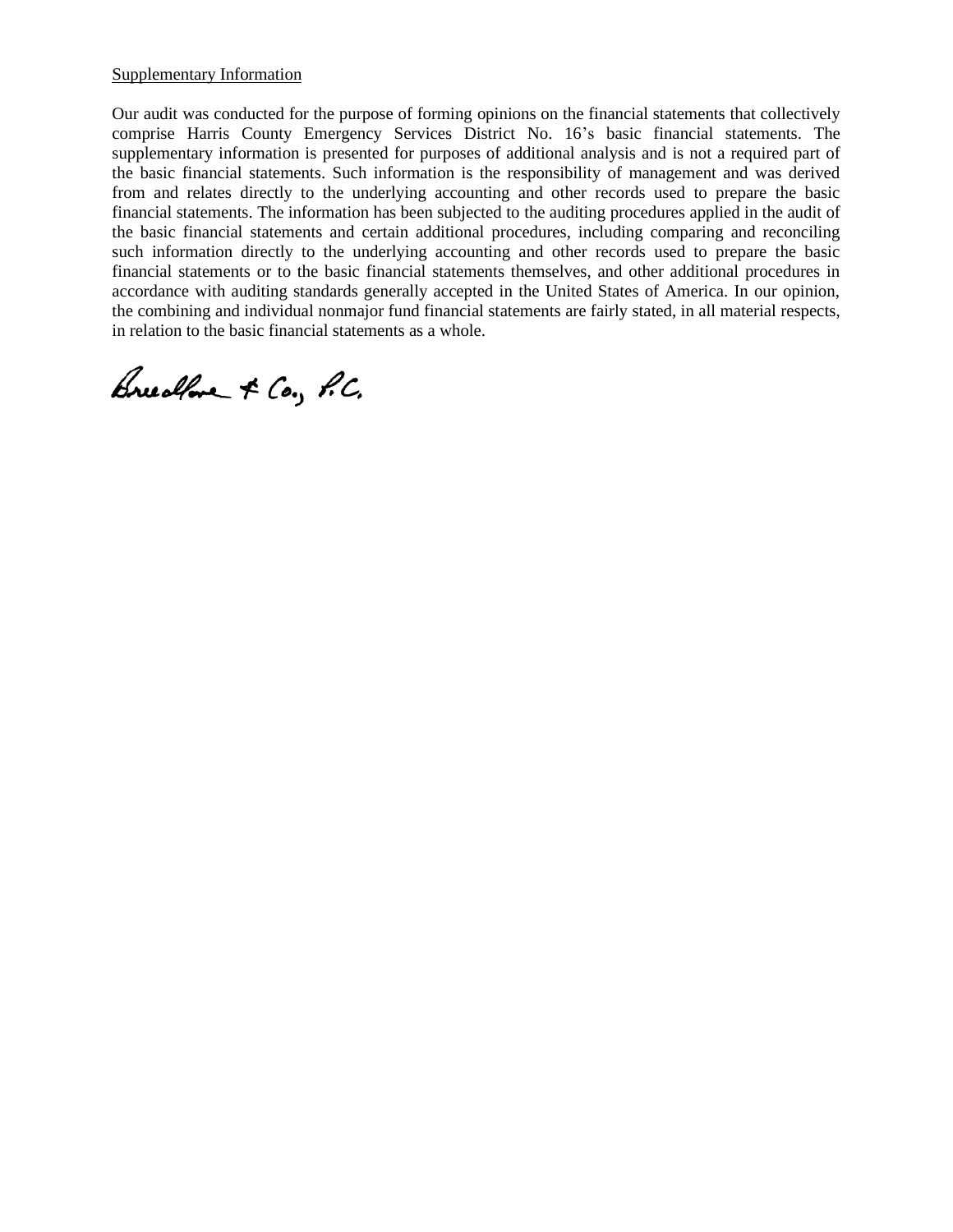# MANAGEMENT DISCUSSION & ANALYSIS DECEMBER 31, 2021

Our discussion and analysis of the financial performance of Harris County Emergency Services District No. 16 (the "District") provides an overview of the District's financial activities for the fiscal year ended December 31, 2021. Please read it in conjunction with the District's financial statements, included in this annual report.

#### USING THIS ANNUAL REPORT

This annual report consists of a series of financial statements. The basic financial statements include (1) combined fund financial statements and government-wide financial statements, and (2) notes to the financial statements. The fund and government-wide financial statements combine (1) the Statement of Net Position and Governmental Funds Balance Sheet, and (2) the Statement of Activities and Governmental Revenues, Expenditures and Changes in Fund Balance. This report also includes other supplemental information in addition to these basic financial statements.

#### GOVERNMENT-WIDE FINANCIAL STATEMENTS

The District's annual report includes two financial statements combining the government-wide financial statements and the fund financial statements. The government-wide portion of these statements provides both long-term and short-term information about the District's overall status. Financial reporting at this level uses a perspective similar to that found in the private sector with its basis in full accrual accounting and elimination or reclassification of internal activities.

The first of the government-wide financial statements is the Statement of Net Position. This statement is the District-wide statement of its financial position presenting information that includes all of the District's assets and liabilities, with the difference reported as net position. Over time, increases or decreases in net position may serve as a useful indicator of whether the financial position of the District as a whole is improving or deteriorating. Evaluation of the overall health of the District would extend to other non-financial factors.

The government-wide portion of the Statement of Activities reports how the District's net position changed during the current fiscal year. All current revenues and expenses are included regardless of when cash is received or paid.

#### GOVERNMENT-WIDE FINANCIAL ANALYSIS

Net position may serve over time as a useful indicator of the District's financial position. In the case of the District, assets exceeded [liabilities by](http://liabilities.by/) \$43,450,926 as of December 31, 2021, as compared to \$39,064,525 at December 31, 2020.

With the implementation of Government Accounting Standards Board (GASB) Statement No. 34, the District is presenting comparable prior-year columns in the various comparisons and analyses.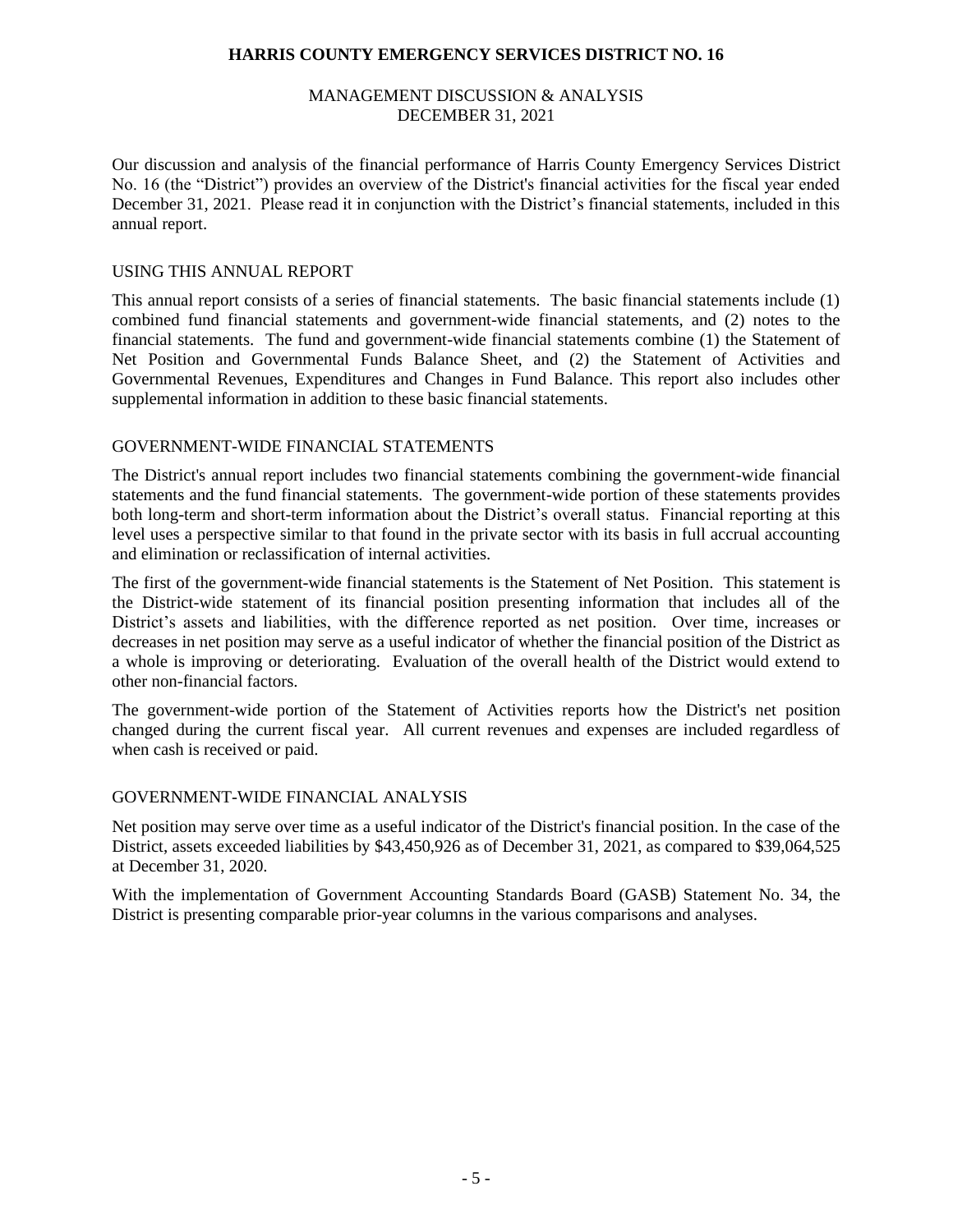# MANAGEMENT DISCUSSION & ANALYSIS DECEMBER 31, 2021 (Continued)

#### GOVERNMENT-WIDE FINANCIAL ANALYSIS (Continued)

Summary of Net Position

|                                           |                  | December 31, 2021 December 31, 2020 |              |  |
|-------------------------------------------|------------------|-------------------------------------|--------------|--|
| <b>Current Assets</b>                     | \$<br>30 463 664 | - \$                                | 32 708 168   |  |
| <b>Noncurrent Assets</b>                  | 36 067 556       |                                     | 26 481 542   |  |
| <b>Total Assets</b>                       | \$<br>66 531 220 | S                                   | 59 189 710   |  |
| <b>Current Liabilities</b>                | \$<br>3 808 111  | <sup>\$</sup>                       | 2 3 19 8 9 4 |  |
| Long Term Liabilities                     | 19 272 183       |                                     | 17 805 291   |  |
| <b>Total Liabilities</b>                  | 23 080 294       |                                     | 20 125 185   |  |
| <b>Net Position</b>                       |                  |                                     |              |  |
| Net investment in capital assets          | 14 105 881       |                                     | 6 5 6 210    |  |
| Unrestricted                              | 29 345 045       |                                     | 32 496 315   |  |
| <b>Total Net Position</b>                 | 43 450 926       |                                     | 39 064 525   |  |
| <b>Total Liabilities and Net Position</b> | \$<br>66 531 220 | S                                   | 59 189 710   |  |

The following table provides a comparison of the District's operations for the years ended December 31, 2021 and December 31, 2020. The District increased its net position by \$4,386,401 accounting for a 11.2% growth in net position.

# Summary of Changes in Net Position

|                                           |    |             | December 31, 2021 December 31, 2020 |            |  |
|-------------------------------------------|----|-------------|-------------------------------------|------------|--|
| Revenues                                  |    |             |                                     |            |  |
| <b>Property Taxes</b>                     | \$ | 7 061 435   | - \$                                | 7 797 753  |  |
| Sales Tax Revenues                        |    | 8 9 89 101  |                                     | 7 677 784  |  |
| Penalty and Interest                      |    | 83 971      |                                     | 59 005     |  |
| <b>Interest on Temporary Investments</b>  |    | 3853        |                                     | 34 046     |  |
| Rental and Lease Income                   |    | 8419        |                                     | 8419       |  |
| Miscellaneous Income                      |    | 68 322      |                                     | 133 686    |  |
| <b>Total Revenues</b>                     |    | 16 215 101  |                                     | 15 710 693 |  |
| Expenses                                  |    |             |                                     |            |  |
| Depreciation                              |    | 2 4 14 5 08 |                                     | 2 697 661  |  |
| <b>Interest and Fees</b>                  |    | 496 292     |                                     | 266 386    |  |
| <b>Expenses for Services</b>              |    | 8 917 900   |                                     | 7 907 413  |  |
| <b>Total Expenses</b>                     |    | 11 828 700  |                                     | 10 871 460 |  |
| Revenues over Expenses before other items |    | 4 386 401   |                                     | 4 839 233  |  |
| Net Position, Beginning of Year           |    | 39 064 525  |                                     | 34 225 292 |  |
| Net Position, End of Year                 | \$ | 43 450 926  | \$                                  | 39 064 525 |  |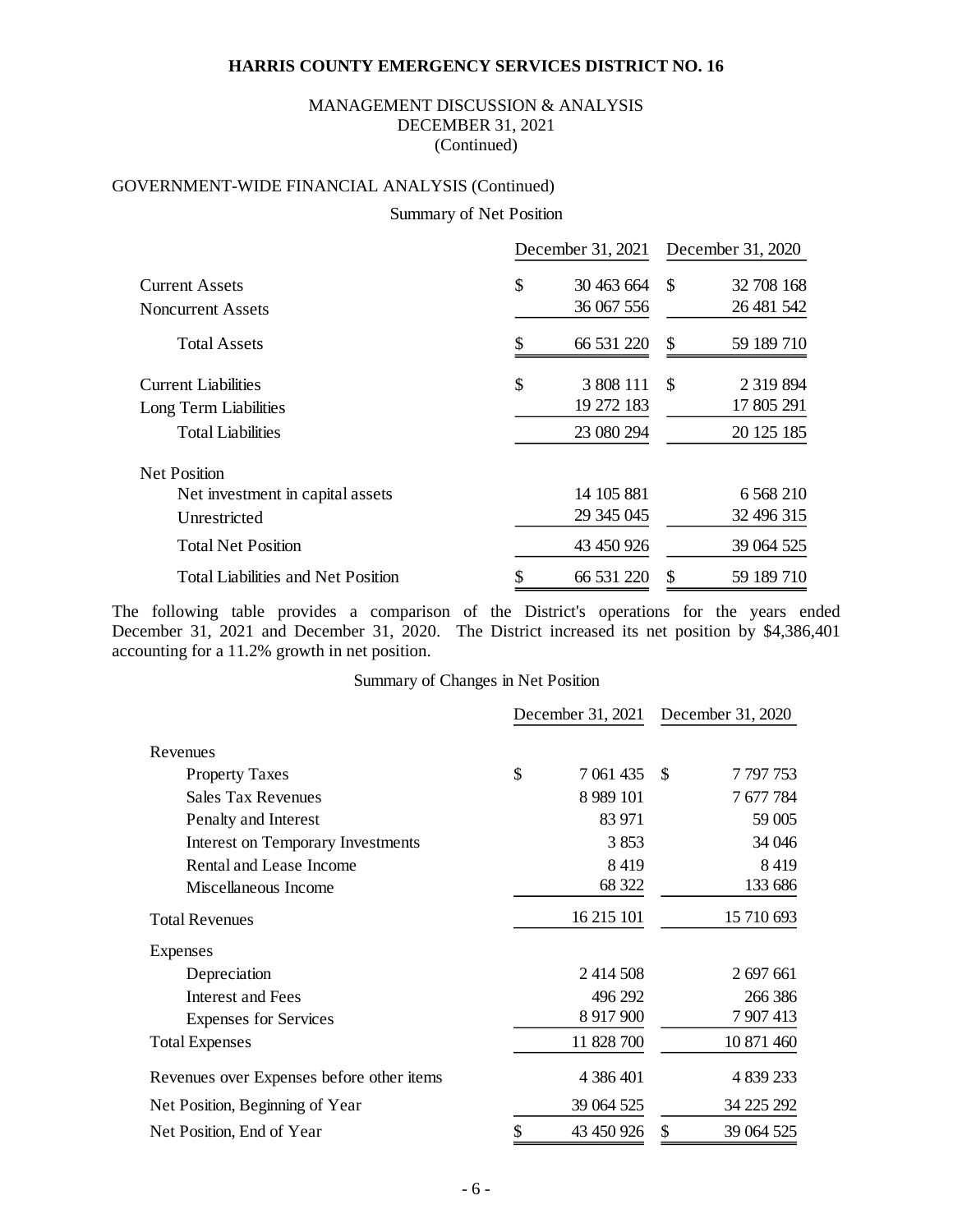#### MANAGEMENT DISCUSSION & ANALYSIS DECEMBER 31, 2021 (Continued)

#### FINANCIAL ANALYSIS OF THE DISTRICT'S GOVERNMENTAL FUNDS

The District's fund balances as of the end of the fiscal years ended December 31, 2021 and December 31, 2020 were \$25,238,893 and \$26,299,937, respectively, a decrease of \$1,061,044 from the prior year.

#### FUND FINANCIAL STATEMENTS

The combined statements also include fund financial statements. A fund is a grouping of related accounts that is used to maintain control over resources that have been segregated for specific activities or objectives. The District has two governmental fund types. The General Fund accounts for property tax revenues, sales tax revenues, costs, general expenditures, and resources not accounted for in another fund. The Capital Projects Fund accounts for financial resources designated to construct or acquire capital facilities and improvements. Such resources are derived principally from proceeds of debt.

Governmental funds are reported in each of the financial statements. The focus in the fund statements provides a distinctive view of the District's governmental funds. These statements report short-term fiscal accountability focusing on the use of spendable resources and balances of spendable resources available at the end of the year. They are useful in evaluating annual financing requirements of the District and the commitment of spendable resources for the near-term.

Since the government-wide focus includes the long-term view, comparisons between these two perspectives may provide insight into the long-term impact of short-term financing decisions. The adjustments column and the Reconciliation of the Governmental Fund Statement of Revenues, Expenditures, and Changes in Fund Balance explain the differences between the two presentations and assist in understanding the differences between these two perspectives.

# NOTES TO THE FINANCIAL STATEMENTS

The accompanying notes to the basic financial statements provide information essential to a full understanding of government-wide and fund financial statements. The notes to the financial statements follow the financial statements in this annual report.

#### OTHER INFORMATION

In addition to the basic financial statements and accompanying notes, this report also presents certain required supplementary information ("RSI"). The budgetary comparison schedule is included as RSI for the General Fund.

#### GENERAL AND CAPITAL FUND BUDGETARY HIGHLIGHTS

The Board of Commissioners did not amend the budget during the fiscal year. Actual excess of revenues over expenditures were \$1,061,044 less than the budgeted deficiency of revenues over expenditures because: (1) the District had a budget item for a drawdown from cash reserves that did not have revenue associated with it, and (2) capital outlay was greater than expected. These variances were offset by property tax revenues and sales tax revenues being greater than expected, along with note proceeds being received that were not included in the budget.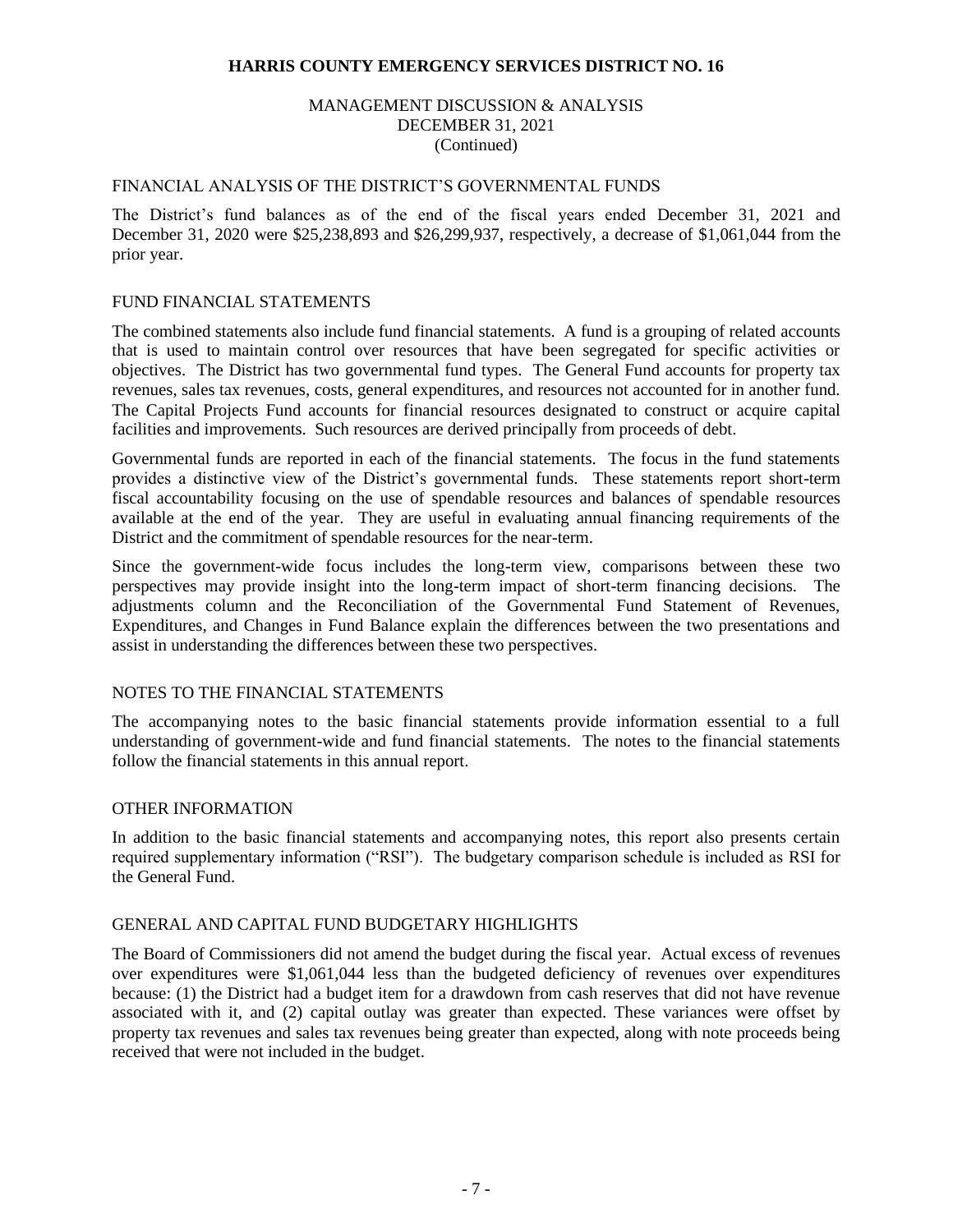#### MANAGEMENT DISCUSSION & ANALYSIS DECEMBER 31, 2021 (Continued)

#### CAPITAL ASSETS AND RELATED DEBT

#### Capital Assets

Capital assets held by the District at the end of the current and previous fiscal year are summarized below.

Capital Assets (Net of Accumulated Depreciation)

|                                     |   | December 31, 2021 | December 31, 2020 |
|-------------------------------------|---|-------------------|-------------------|
| Land                                | S | 9 175 654 \$      | 7 451 409         |
| <b>Construction in Progress</b>     |   | 7 804 576         |                   |
| Capital Assets, Net of Depreciation |   | 18 787 326        | 19 030 133        |
| <b>Total Assets</b>                 |   | 35 767 556        | 26 481 542        |

#### Debt

The changes in the debt position of the District during the fiscal year ended December 31, 2021 are summarized as follows:

| Long Term Debt at Beginning of Year | \$19 913 332 |
|-------------------------------------|--------------|
| Proceeds                            | 4 100 000    |
| Retirement of Principal             | (2351657)    |
| Long Term Debt, End of Year         | \$21 661 675 |

#### CONTACTING THE DISTRICT'S FINANCIAL MANAGEMENT

This financial report is designed to provide a general overview of the District's finances for anyone with an interest in the government's finances. Questions concerning any of the information provided in this report or requests for additional information should be addressed to Harris County Emergency Services District No. 16, 8681 Louetta, Suite 250, Klein, Texas 77379.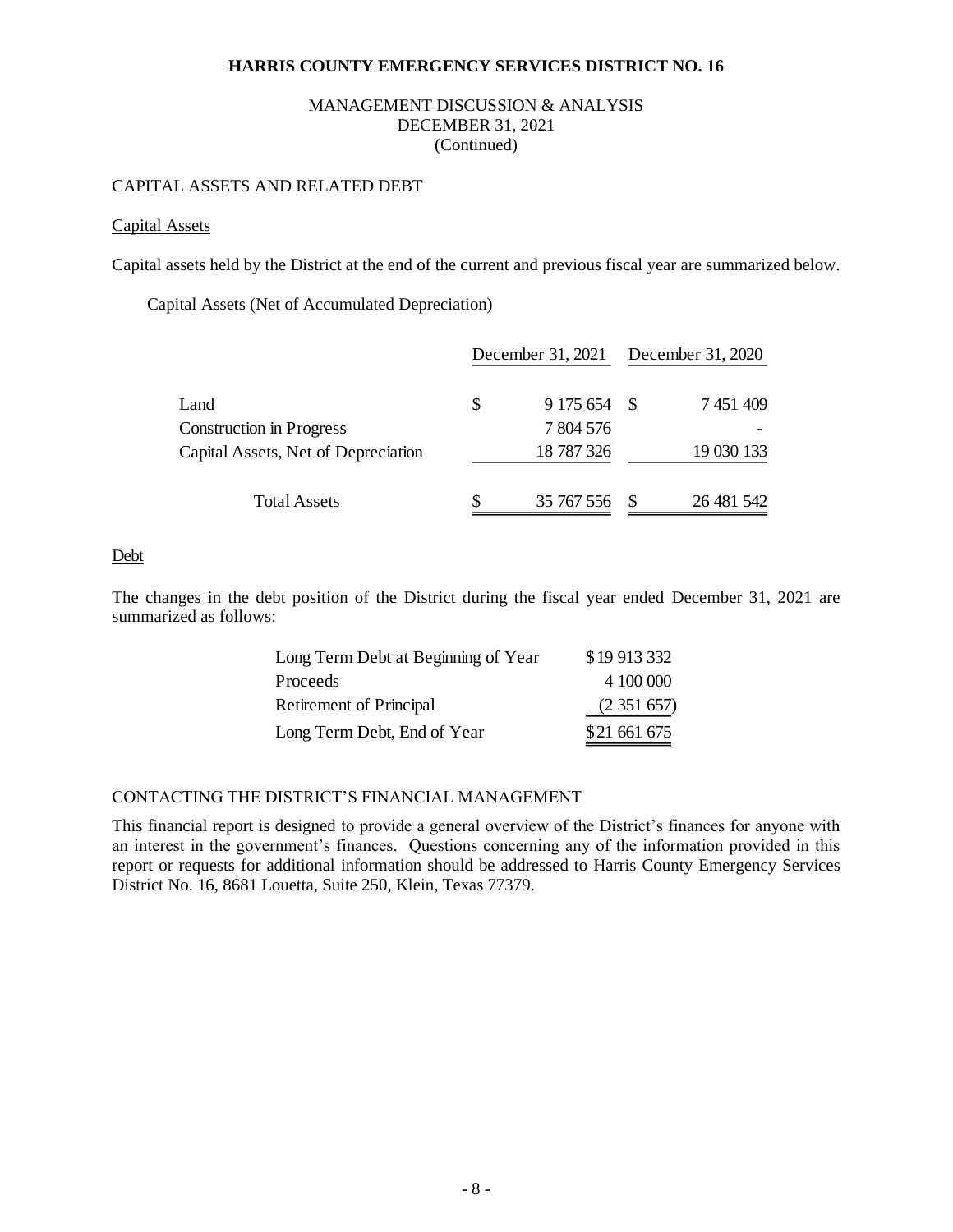# STATEMENT OF NET POSITION AND GOVERNMENTAL FUNDS BALANCE SHEET DECEMBER 31, 2021

|                                                                       |                  |                  |    | Statement of        |
|-----------------------------------------------------------------------|------------------|------------------|----|---------------------|
|                                                                       | General Fund     | Adjustments      |    | <b>Net Position</b> |
| <b>ASSETS</b>                                                         |                  |                  |    |                     |
| Cash and Temporary Investments                                        | \$<br>23 824 915 | \$               | \$ | 23 824 915          |
| <b>Property Taxes Receivable</b>                                      | 4 106 152        |                  |    | 4 106 152           |
| Due From Tax Assessor                                                 | 408 968          |                  |    | 408 968             |
| Sales Tax Receivable                                                  | 1763425          |                  |    | 1763425             |
| Miscellaneous Receivable                                              | 331 139          |                  |    | 331 139             |
| <b>Rent Receivable</b>                                                | 8419             |                  |    | 8419                |
| Prepaid Expenses                                                      | 20 646           |                  |    | 20 646              |
| Investment in TECC                                                    | 300 000          |                  |    | 300 000             |
| <b>Capital Assets</b>                                                 |                  |                  |    |                     |
| Buildings (net of Accumulated Depreciation                            |                  |                  |    |                     |
| of \$7,668,123)                                                       |                  | 14 700 019       |    | 14 700 019          |
| Equipment (net of Accumulated Depreciation                            |                  |                  |    |                     |
| of \$20,158,006)                                                      |                  | 4 087 307        |    | 4 087 307           |
| <b>Construction in Progress</b>                                       |                  | 7 804 576        |    | 7 804 576           |
| Land                                                                  |                  | 9 175 654        |    | 9 175 654           |
| <b>Total Assets</b>                                                   | \$<br>30 763 664 | \$<br>35 767 556 | \$ | 66 531 220          |
| <b>LIABILITIES</b>                                                    |                  |                  |    |                     |
| Accounts Payable                                                      | \$<br>1 025 364  | \$               | \$ | 1 025 364           |
| Retainage Payable                                                     | 393 255          |                  |    | 393 255             |
| Long Term Liabilities                                                 |                  |                  |    |                     |
| Due within One Year                                                   |                  | 2 389 492        |    | 2 389 492           |
| Due after One Year                                                    |                  | 19 272 183       |    | 19 272 183          |
| <b>Total Liabilities</b>                                              | 1 418 619        | 21 661 675       |    | 23 080 294          |
| DEFERRED INFLOWS OF RESOURCES                                         |                  |                  |    |                     |
| Unavailable Tax Revenues                                              | 4 106 152        | (4106152)        |    |                     |
|                                                                       |                  |                  |    |                     |
| <b>Total Deferred Inflows of Resources</b>                            | 4 106 152        | (4106152)        |    |                     |
| FUND BALANCE/NET POSITION                                             |                  |                  |    |                     |
| <b>Unassigned Fund Balance</b>                                        | 25 238 893       | (25 238 893)     |    |                     |
| <b>Total Fund Balance</b>                                             | 25 238 893       | (25 238 893)     |    |                     |
| Total Liabilities, Deferred Inflows of Resources,<br>and Fund Balance | \$<br>30 763 664 |                  |    |                     |
| Net Investment in Capital Assets                                      |                  | 14 105 881       |    | 14 105 881          |
| Unrestricted                                                          |                  | 29 345 045       |    | 29 345 045          |
| <b>Total Net Position</b>                                             |                  | 43 450 926       |    | 43 450 926          |
| Total Liabilities, Deferred Inflows of Resources<br>and Net Position  |                  | \$<br>35 767 556 | S. | 66 531 220          |
|                                                                       |                  |                  |    |                     |

See the accompanying Independent Auditors' Report and Notes to Financial Statements.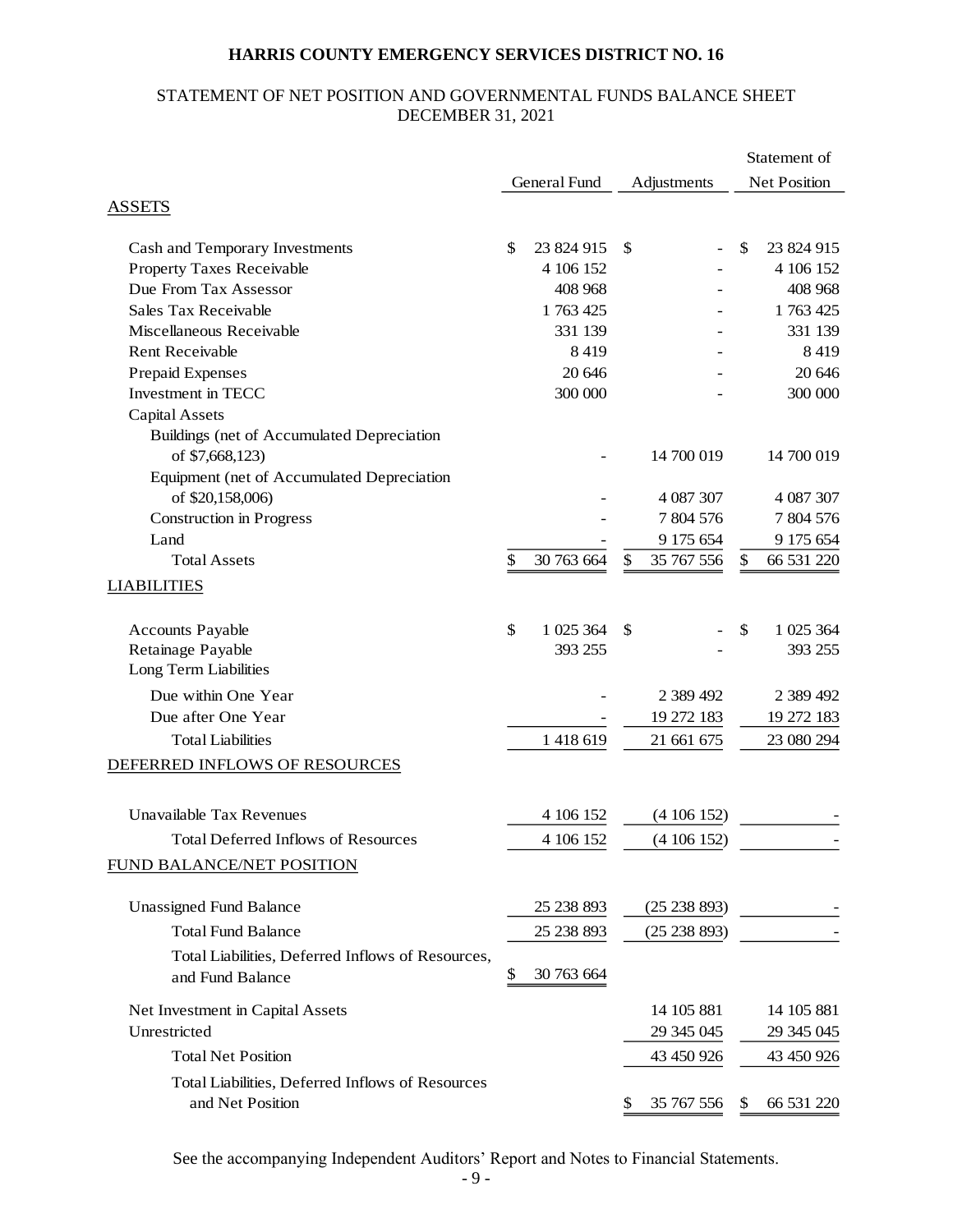# STATEMENT OF ACTIVITIES AND GOVERNMENTAL REVENUES, EXPENDITURES AND CHANGES IN FUND BALANCE FOR THE YEAR ENDED DECEMBER 31, 2021

|                                              |                  |                      | Statement of     |
|----------------------------------------------|------------------|----------------------|------------------|
|                                              | General Fund     | Adjustments          | Activities       |
| <b>REVENUES</b>                              |                  |                      |                  |
| <b>Property Tax Revenues</b>                 | \$<br>9 151 661  | \$<br>$(2090226)$ \$ | 7 061 435        |
| <b>Sales Tax Revenues</b>                    | 8 9 8 9 10 1     |                      | 8 9 8 9 10 1     |
| Penalty and Interest Revenues                | 83 971           |                      | 83 971           |
| Interest on Temporary Investments            | 3853             |                      | 3853             |
| Rental and Lease Income                      | 8419             |                      | 8419             |
| Miscellaneous Income                         | 68 322           |                      | 68 322           |
|                                              |                  |                      |                  |
| <b>Total Revenues</b>                        | 18 305 327       | (2 090 226)          | 16 215 101       |
| EXPENDITURES/EXPENSES                        |                  |                      |                  |
| <b>Operating Expenses</b>                    |                  |                      |                  |
| Apparatus Equipment                          | 127 665          |                      | 127 665          |
| <b>Appraisal District Fees</b>               | 53 455           |                      | 53 455           |
| <b>Collection Fees</b>                       | 98 983           |                      | 98 983           |
| <b>Dispatch Services</b>                     | 270 946          |                      | 270 946          |
| <b>District Miscellaneous Expenses</b>       | 7 309            |                      | 7 3 0 9          |
| <b>Election Expense</b>                      | 17 689           |                      | 17 689           |
| <b>Emergency Services</b>                    | 4 750 000        |                      | 4 750 000        |
| Firefighting Gear, Tools, and Equipment      | 256 776          |                      | 256 776          |
| Insurance                                    | 172 442          |                      | 172442           |
| Information Technology and Communications    | 162 310          |                      | 162 310          |
| Office Expense                               | 48 258           |                      | 48 258           |
| Payroll and Related Expense                  | 821 966          |                      | 821 966          |
| <b>Professional Services</b>                 | 791 030          |                      | 791 030          |
| Rents and Leases                             | 85 686           |                      | 85 686           |
| Signal pre-emption                           | 120 971          |                      | 120 971          |
| Station and Facility Repairs and Maintenance | 857 563          |                      | 857 563          |
| Supplies and General Storage                 | 66 155           |                      | 66 155           |
| <b>Utilities</b>                             | 208 696          |                      | 208 696          |
| Capital Outlay                               | 11 700 522       | (11700522)           |                  |
| Debt Service                                 |                  |                      |                  |
| Note Principal                               | 2 3 5 1 6 5 7    | (2351657)            |                  |
| Note Interest                                | 496 292          |                      | 496 292          |
| Depreciation                                 |                  | 2 4 14 5 08          | 2 4 14 5 08      |
| <b>Total Expenditures/Expenses</b>           | 23 466 371       | (11637671)           | 11 828 700       |
| Excess(Deficiency) of Revenues over Expenses |                  |                      |                  |
| before other items                           | (5161044)        | 9 547 445            |                  |
|                                              |                  |                      |                  |
| Note Proceeds                                | 4 100 000        | (4100000)            |                  |
| Excess(Deficiency) of Revenues over Expenses | (1061044)        | 5 447 445            |                  |
| Change in Net Position                       |                  |                      | 4 386 401        |
| <b>Fund Balance/Net Position</b>             |                  |                      |                  |
| Beginning of Year                            | 26 299 937       | 12 764 588           | 39 064 525       |
| End of Year                                  | \$<br>25 238 893 | \$<br>18 212 033     | \$<br>43 450 926 |

See the accompanying Independent Auditors' Report and Notes to Financial Statements.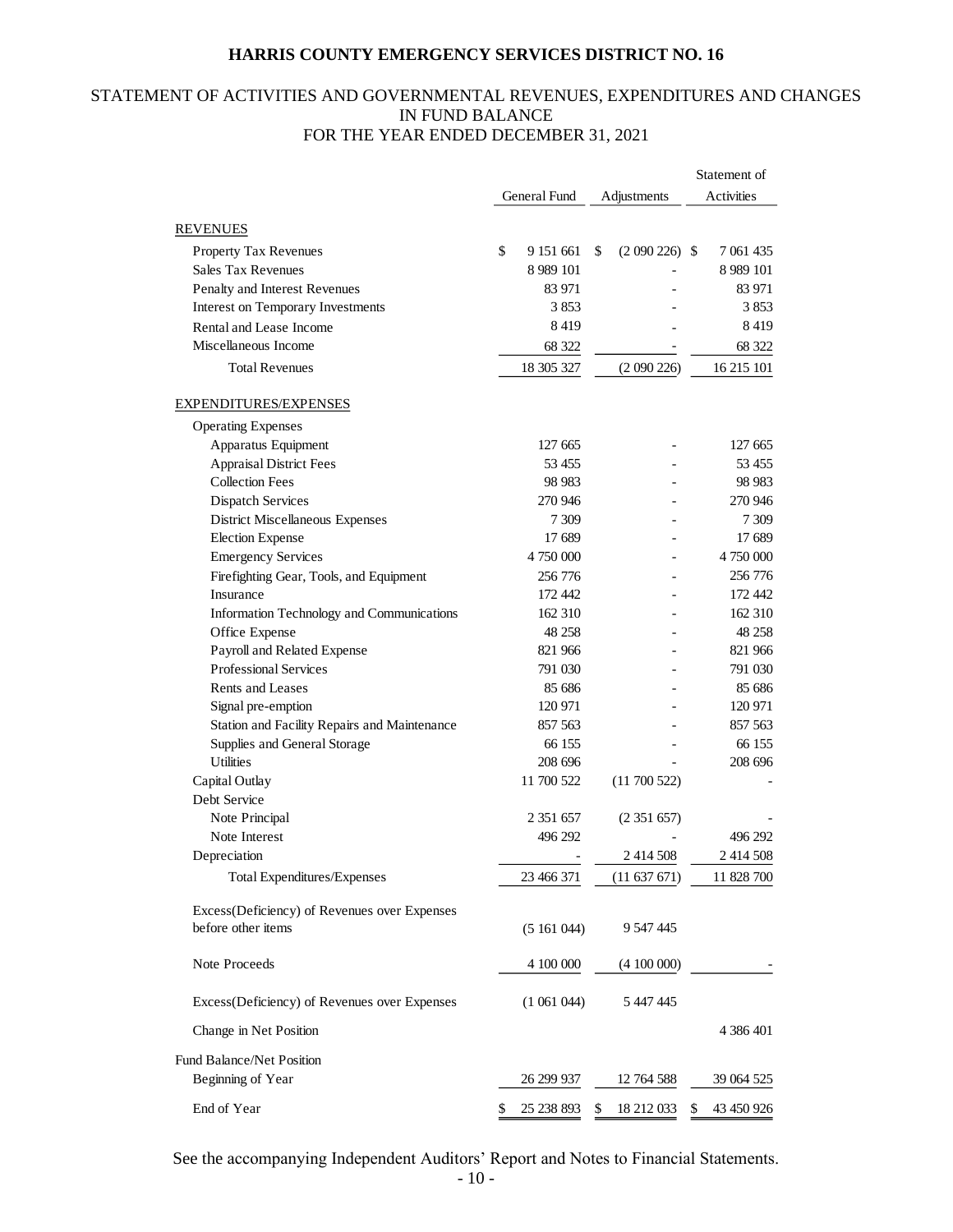#### NOTES TO FINANCIAL STATEMENTS DECEMBER 31, 2021

#### NOTE (1) SIGNIFICANT ACCOUNTING POLICIES

Harris County Rural Fire Prevention District No. 16 (District) was created after a public election held January 28, 1984, under the provision of Section 48-d, Article III of the Constitution of Texas. The Board of Commissioners held its first meeting on March 3, 1984. In October 2003, the District converted to Harris County Emergency Services District No. 16, pursuant to Texas Senate Bill 1021. The District was established to provide operating funds for the contracting of emergency services to a portion of northwest Harris County.

The financial statements of the District have been prepared in accordance with accounting principles generally accepted in the United States of America (U.S. GAAP) as applied to governmental units. The Governmental Accounting Standards Board (GASB) is the standard-setting body for governmental accounting and financial reporting. The more significant accounting policies of the District are described below.

#### A. REPORTING ENTITY

The District is an Emergency Services District with a five-member board of commissioners, who are elected to a four-year term on a specific staggered basis.

The District follows the standards promulgated by GASB Statement No. 14, *The Financial Reporting Entity*, and GASB Statement No. 39, *Determining Whether Certain Organizations are Component Units*, to define the reporting entity. The financial statements include all operations over which the District is financially accountable. The District is not a participant in any joint venture and has not identified any entities which would be components units of the District.

The District is a special-purpose government that is governed by a separately elected governing body. It is legally separate and fiscally independent of other state and local governments. The accompanying financial statements present the activities of the District.

#### B. BASIS OF PRESENTATION

The financial transactions of the District are recorded in an individual fund. The funds are accounted for by providing a separate set of self-balancing accounts that comprise its assets, liabilities, reserves, fund equity, revenues and expenditures. The funds are reported by generic classification within the financial statements.

The District uses the following fund types:

#### Governmental Funds

- a. General Fund To account for all revenues and expenditures not required to be accounted for in other funds.
- b. Capital Projects Fund To account for financial resources designated to construct or acquire capital facilities and improvements. Such resources are derived principally from proceeds of debt.

#### Fund Balances

Beginning with fiscal year 2011, the District implemented GASB Statement No. 54, "Fund Balance Reporting and Government Fund Type Definitions." This Statement provides more clearly defined fund balance categories to make the nature and extent of the constraints placed on a government's fund balances more transparent. The following classifications describe the relative strength of the spending constraints: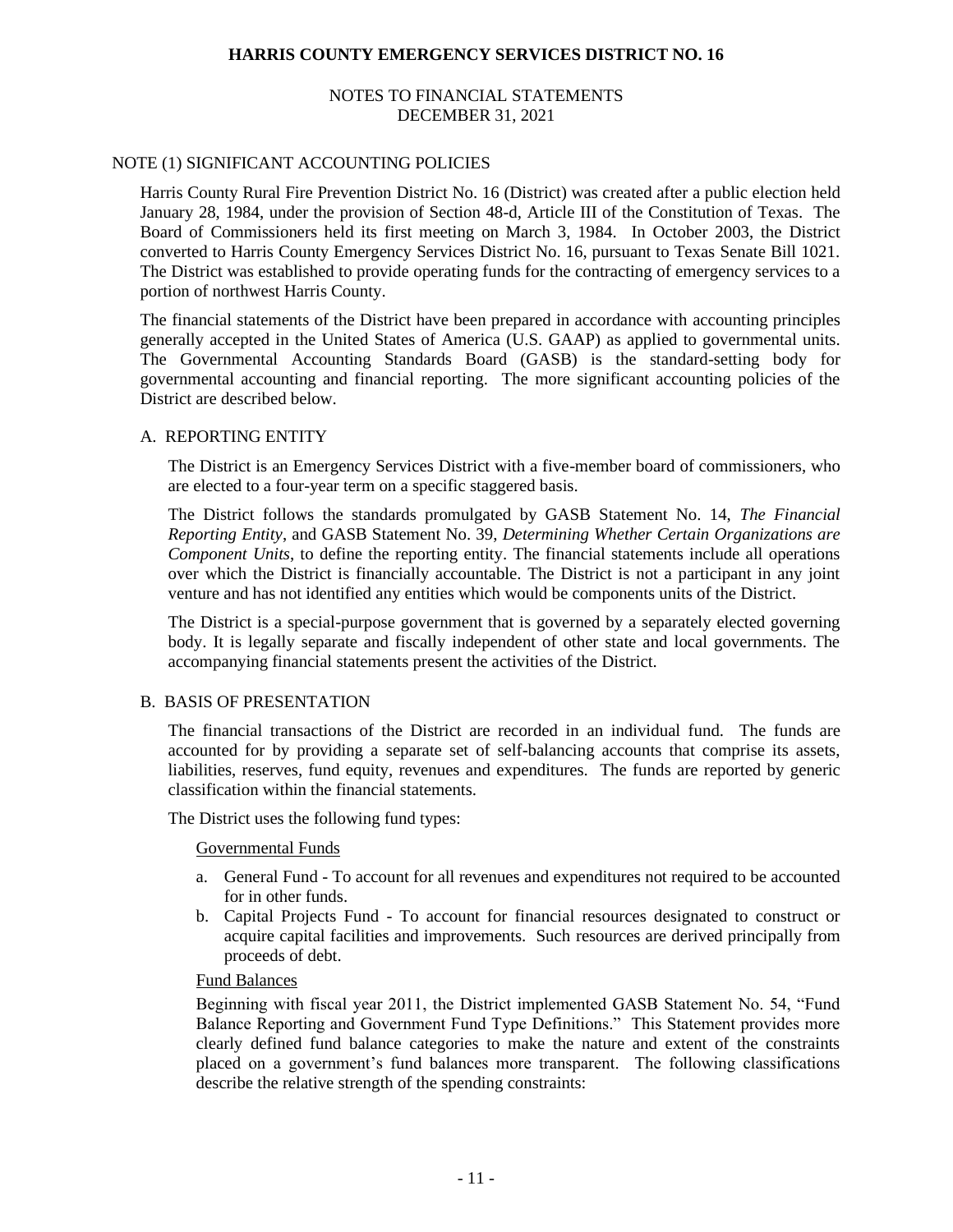#### NOTES TO FINANCIAL STATEMENTS DECEMBER 31, 2021 (Continued)

#### NOTE (1) SIGNIFICANT ACCOUNTING POLICIES (Continued)

## Fund Balances (Continued)

- Non-spendable fund balance amounts that are not in spendable form (such as inventory) or are required to be maintained intact.
- Restricted fund balance amounts constrained to specific purposes by their providers (such as grantors, bondholders, and higher levels of government), through constitutional provisions, or by enabling legislation.
- Committed fund balance amounts constrained to specific purposes by the District itself, using its highest level of decision-making authority (i.e., board of directors). To be reported as committed, amounts cannot be used for any other purpose unless the District takes the same highest level action to remove or change the constraint.
- Assigned fund balance amounts the District intends to use for a specific purpose. Intent can be expressed by the board of commissioners or by an official or body to which the board of commissioners delegates the authority.
- Unassigned fund balance amounts that are available for any purpose.

The District uses the following classifications for net position:

Net Investment in Capital Assets - To indicate the value of capital invested in capital assets less accumulated depreciation, net of associated debt.

Restricted - To indicate the funds restricted within the General Fund for the purposes of contingencies or emergencies. The board must approve any change in the restriction of this fund balance.

Unrestricted - To indicate net position that is available for use in future periods.

#### C. BASIS OF ACCOUNTING

All Governmental Funds are accounted for using the modified accrual basis of accounting. Under the modified accrual basis of accounting, revenues are recorded in the accounting period in which they become available and measurable. "Available" means collectible within the current period or soon enough thereafter to be used to pay liabilities of the current period. Expenditures are recognized in the period in which the fund liability is incurred, if measurable. The exception to this general rule is that principal and interest on general obligation long-term debt is recognized when due.

The District has adopted GASB 34, *Basic Financial Statements and Management's Discussion and Analysis for State and Local Governments*. In compliance with GASB 34, the District has presented a Statement of Net Position and Statement of Activities for the year ended December 31, 2021. These statements are presented on an accrual basis of accounting. Under the accrual basis of accounting, revenues are recorded in the period they are earned, and expenses are recorded in the period they are incurred. The "Adjustments" column on these statements represents revenues and expenditures adjusted to reflect an accrual basis rather than a modified accrual basis of accounting. All fund balances are adjusted to reflect net position.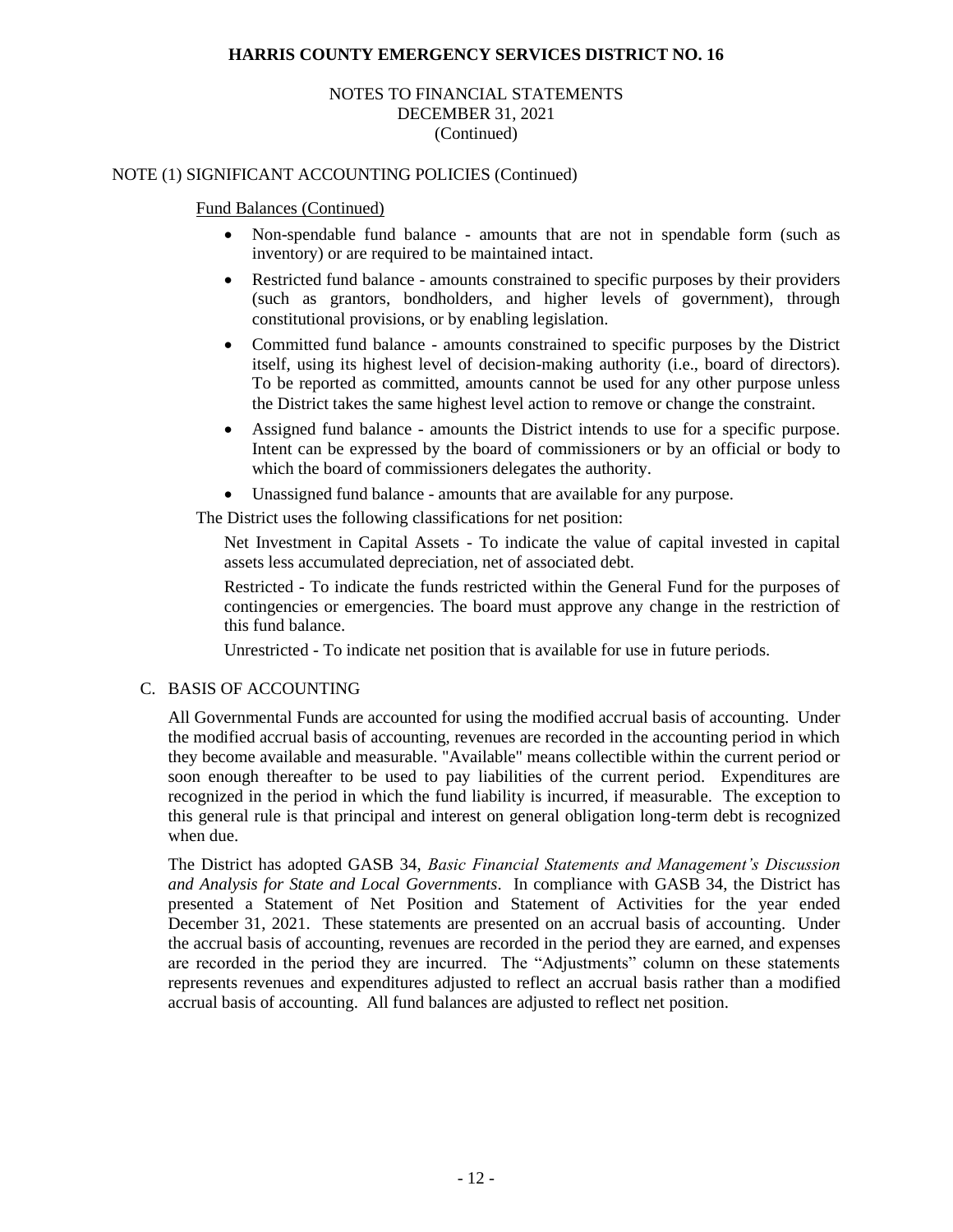# NOTES TO FINANCIAL STATEMENTS DECEMBER 31, 2021 (Continued)

#### NOTE (1) SIGNIFICANT ACCOUNTING POLICIES (Continued)

#### D. BUDGET

The District annually adopts a budget for the General Fund in accordance with the accounting principles applicable to this fund. The Board of Commissioner's approval is required for revisions that alter the total expenditures. Reported budgeted amounts are as originally adopted. Budgeted amounts lapse annually.

#### E. CASH EQUIVALENTS

For purposes of reporting, the District considers all highly liquid debt instruments purchased with a maturity of three months or less to be cash equivalents.

#### F. USE OF ESTIMATES

The preparation of financial statements in conformity with U.S. GAAP requires management to make estimates and assumptions that affect the reported amounts of assets and liabilities and disclosure of contingent assets and liabilities at the date of the financial statements and the reported amounts of revenues and expenses during the reporting period. Actual results could differ from those estimates.

#### G. RECONCILIATION OF GOVERNMENT-WIDE AND FUND FINANCIAL STATEMENTS

Amounts reported for governmental activities in the Statement of Net Position and Governmental Funds Balance Sheet are different because of the following:

| Total Fund Balance at December 31, 2021                                                                 | \$ 25 238 893    |
|---------------------------------------------------------------------------------------------------------|------------------|
| Capital assets used in governmental activities are not financial and are not reported<br>in the funds   | 35 767 556       |
| Long term debt obligations are not reported in the funds                                                | $(21\ 661\ 675)$ |
| Conversion of property tax assessments to full accrual basis                                            | 4 106 152        |
| Total Net Position at December 31, 2021                                                                 | 43 450 926       |
| mounts reported for governmental activities in the Statement of Activities are different because of the |                  |

Amounts reported for governmental activities in the Statement of Activities are different because of the following:

| Change in fund balance                                                                                                                                                                                                                                                                                                          | \$<br>(1061044) |
|---------------------------------------------------------------------------------------------------------------------------------------------------------------------------------------------------------------------------------------------------------------------------------------------------------------------------------|-----------------|
| Governmental funds report capital outlays as expenditures. However, for<br>government-wide financial statements, the cost of those assets is allocated over<br>their estimated useful lives and reported as depreciation expense. This is the<br>amount by which capital outlay exceeded depreciation and conveyance of capital |                 |
| assets in the current period.                                                                                                                                                                                                                                                                                                   | 9 286 014       |
| Principal payments on debt are reported as expenditures in the funds. However,<br>they do not affect net position.                                                                                                                                                                                                              | 2 3 5 1 6 5 7   |
| Conversion of property tax assessments to full accrual basis                                                                                                                                                                                                                                                                    | (2090226)       |
| Change in net position of governmental activities                                                                                                                                                                                                                                                                               | 4 386 401       |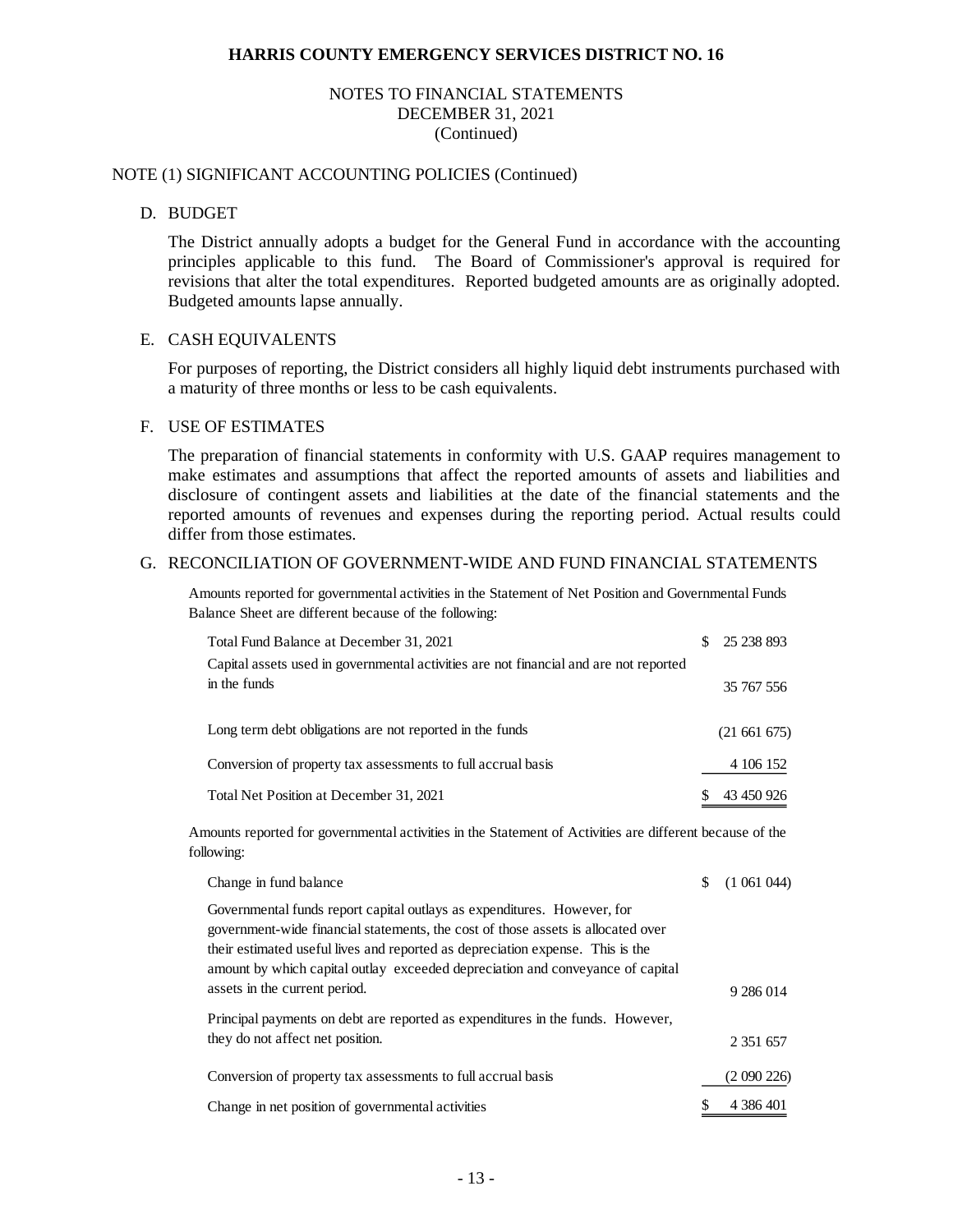# NOTES TO FINANCIAL STATEMENTS DECEMBER 31, 2021 (Continued)

# NOTE (1) SIGNIFICANT ACCOUNTING POLICIES (Continued)

#### H. ALLOWANCE FOR UNCOLLECTIBLE ACCOUNTS

Management considers accounts receivable to be fully collectible at year-end; accordingly, no allowance for doubtful accounts is required.

#### I. CAPITAL ASSETS AND DEPRECIATION

Capital assets are valued at historical cost and depreciated over their estimated useful lives, excluding salvage value. Donated capital assets are valued at the estimated fair value at the date of donation. Interest for purchase of capital items is expensed. Depreciation of all exhaustible capital assets is charged as an expense against operations. Accumulated depreciation is reported on the Statement of Net Position and Governmental Funds Balance Sheet. Depreciation is provided over the estimated useful lives using the straight-line method. The useful lives range from 5 to 25 years.

#### J. INTER-FUND TRANSACTIONS

Transfers from one fund to another fund are reported as inter-fund receivables and payables if there is intent to repay the amount and if the debtor fund has the ability to repay the advance on a timely basis. Operating transfers represent legally authorized transfers from the fund receiving resources to the fund through which the resources are to be expended. Transfers of residual equities are reported as addition to or deductions from the fund balance of the governmental fund types.

#### NOTE (2) EMERGENCY SERVICES

In January of each year, the District renews its agreement with the Klein Volunteer Fire Department (the Department) to provide fire protection and prevention services to the residents of the District. This agreement automatically renews annually, unless either party informs the other of intent to cancel at least ninety (90) days prior to the expiration of the term of the agreement. The District agrees to pay to the Department its portion of the Department's annual budget, which is to be reviewed and accepted by the District each year. Funds for services are to be paid monthly. The Department may submit for the District's consideration, requests for additional funds to assist with unexpected expenditures. The District has not agreed to pay to the Department more funds than it receives from its tax collections less its administrative costs. For the year ended December 31, 2021, \$4,750,000 was paid to the Department. Separate audited financial statements of Klein Volunteer Fire Department are available as of December 31, 2021.

#### NOTE (3) SALES TAX REVENUES

On May 9, 2015, the residents of the District authorized the District to impose a 1% sales tax where eligible within the District. During the year end December 31, 2021, the District earned \$8,989,101 in sales tax revenue.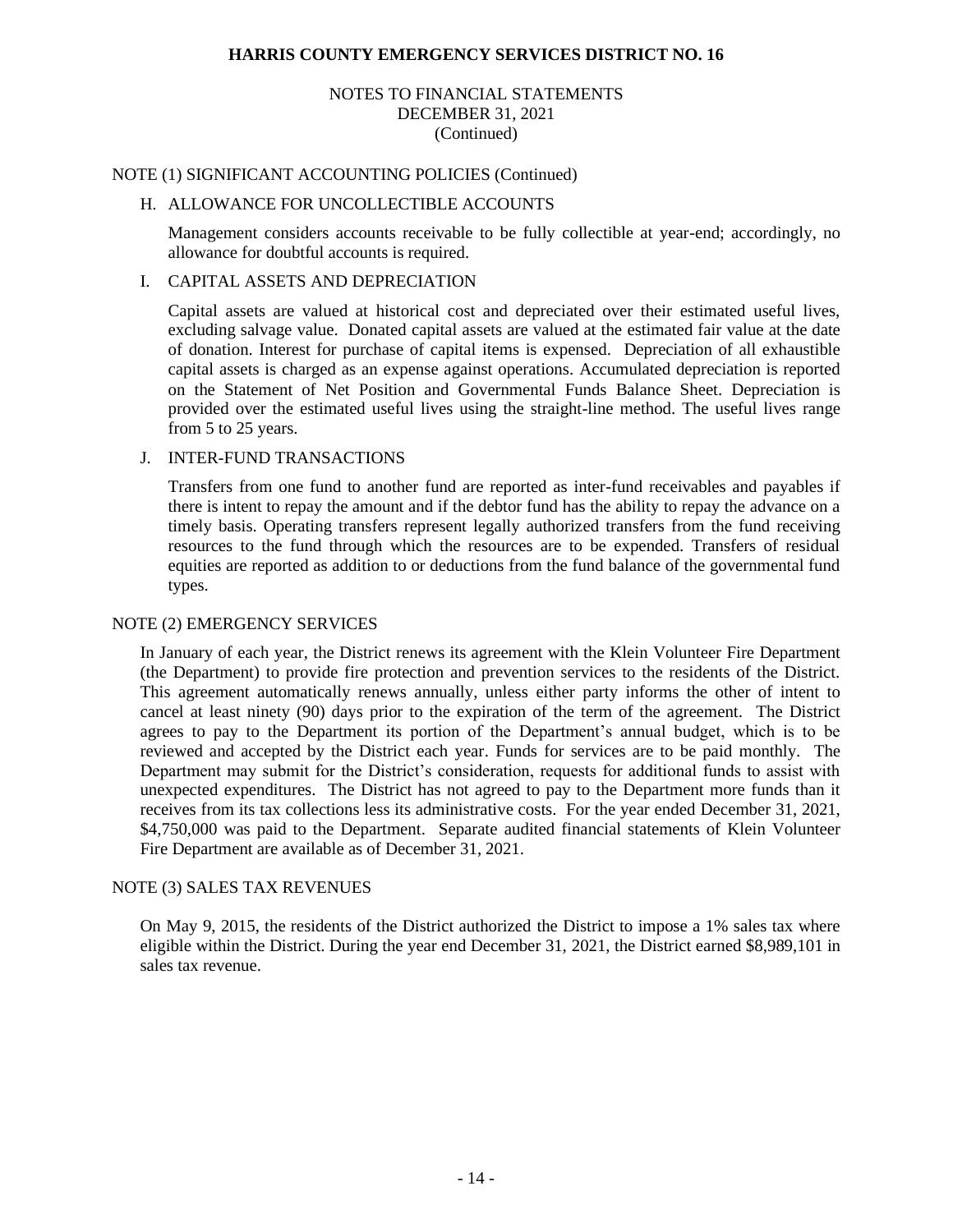#### NOTES TO FINANCIAL STATEMENTS DECEMBER 31, 2021 (Continued)

#### NOTE (4) AD VALOREM TAX

During the year ended December 31, 2021, the District levied an ad valorem tax at the rate of \$.05 per \$100 of assessed valuation, which resulted in a tax levy of \$7,685,456 on the taxable valuation of \$15,370,912,491 for the 2021 tax year. The ad valorem tax was due upon receipt and was considered delinquent if not paid by February 1, at which time penalties and interest were assessed. The levy date of the tax was September 1 of the prior year, or as soon after September 1 as it took to set the tax rate. The lien date was January 1 of the subsequent year.

In the governmental funds, property taxes are initially recorded as receivables and unearned revenue at the time the tax levy is billed. Revenues recognized during the fiscal year ended December 31, 2021, include collections during the current period or within 60 days of year-end related to the 2021 and prior years' tax levies.

The District is included in the extra-territorial jurisdiction of the City of Houston and, as such, is subject to possible annexation in the future.

#### NOTE (5) DEPOSITS AND INVESTMENTS

Deposits were with contracted depository banks in a checking account, a money market savings account, and certificates of deposit during the year.

The District used Frost Bank as contracted depository bank. The largest cash balance during the year was \$19,643,927, which occurred in January 2021.

Statutes authorize the District to invest in direct or indirect obligations of the United States, the state, or any county, school district, or other political subdivision of the state. Funds of the District may also be placed in certificates of deposit of state or national banks or savings associations within the state. The District holds investments at December 31, 2021, in accordance with the Board approved investment policy, in TexPool State Treasury ("TexPool"). In following the Public Funds Collateral Act, TexPool invests the District's funds in obligations of the United States, obligations issued by a public agency that is payable from taxes, revenues, or a combination thereof that has been rated by a nationally recognized rating agency with a rating of not less than A, or any security in which a public entity may invest under the Public Funds Investment Act of 1987. Surety bonds and investment securities are used as collateral to secure both the amount of the deposits with TexPool plus any accrued interest. A separate financial report for TexPool is prepared in accordance with GASB Statement No. 31, *Accounting and Financial Reporting for Certain Investments and for External Investment Pools*. Copies of the report can be obtained from TexPool Participant Services, c/o Federated Investors, 1001 Texas Ave., 14<sup>th</sup> Floor, Houston, Texas 77002. The District held investments in TexPool with a total carrying value and market value of \$12,327,370 at December 31, 2021.

Balances during the year were secured by FDIC coverage and additional securities pledged by the financial institutions.

Local governments are subject to the Public Funds Investment Act as amended during the 1995 legislative session. The Act directs local governments to adopt a written investment policy that primarily emphasizes safety of principal and liquidity. Also addressed under the Act are the areas of investment diversification, yield, maturity, and quality of investment management. The District has complied with the Act's provisions during the year ended December 31, 2021.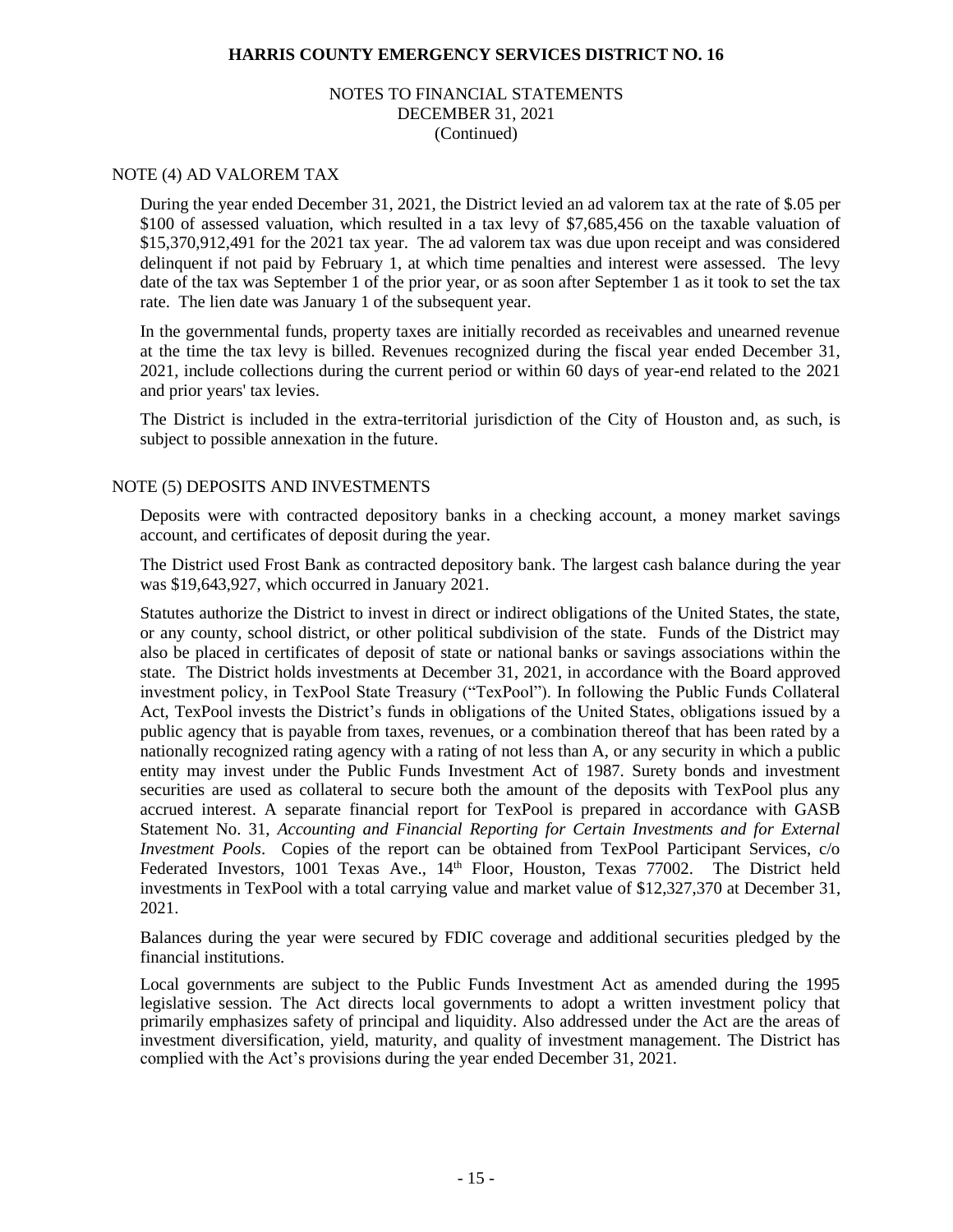### NOTES TO FINANCIAL STATEMENTS DECEMBER 31, 2021 (Continued)

#### NOTE (6) INTERLOCAL AGREEMENTS

On April 11, 2011, the District entered into a lease agreement with Harris County Emergency Services District No. 11 (ESD 11). The lease agreement is for lease of District owned ground and surface estate of a 0.7358 acre parcel of real property. ESD 11 will lease the real property for construction, maintenance, and operation of an emergency medical services facility. ESD 11 agrees to lease the real property for a term commencing on April 11, 2011, and ending on April 11, 2031. ESD 11 will make rental payments for the use and occupancy of the real property based on the total area required by ESD 11 multiplied by \$0.35 per square foot, due on the initial commencement construction and thereafter on each anniversary date thereof. Upon termination of the lease, ESD 11 has the option of removing the emergency services facilities at its sole cost or requesting the District to purchase at fair market value. On December 20, 2012, both parties signed an amendment on the agreement to change the amount of total area required by ESD 11. Future expected lease income is as follows:

| Year Ending December 31, | Amount     |
|--------------------------|------------|
| 2022                     | \$<br>8419 |
| 2023                     | 8419       |
| 2024                     | 8419       |
| 2025                     | 8419       |
| Thereafter               | 44 901     |
| Total                    | 78 577     |

On June 1, 2021, the District entered into an agreement with several local districts to provide for the construction and operation of a joint, integrated, emergency communications system to serve the participating districts and potentially other emergency service providers. The administrative body created and established by this agreement is called Texas Emergency Communications Center, Inc. (TECC). Each participating district was required to remit \$300,000 (20%) by July 1, 2021 to establish an operating account for the TECC. This amount is included as an investment in TECC on the Statement of Financial Position and Governmental Funds Balance Sheet. Operation and maintenance of TECC shall be allocated to the participating districts on the based on the size of the district based on square mileage, call volume where the district is a direct provider, and call volume where the district is not a direct provider. During the year ended December 31, 2021, the District paid TECC \$169,904 for dispatch services. In addition, the District incurred \$331,139 in expenses related to the construction of the dispatch facility that are receivable from TECC at December 31, 2021.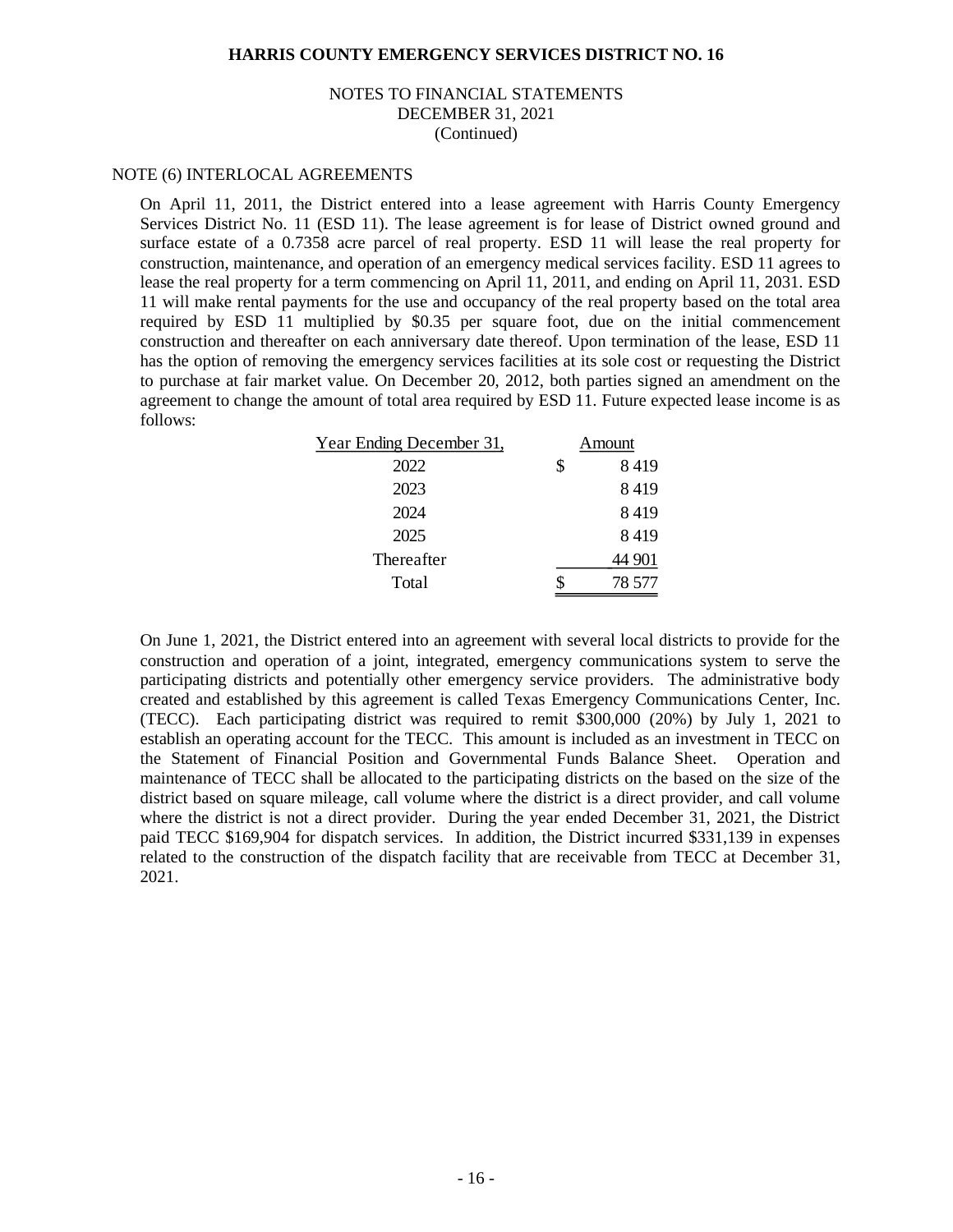# NOTES TO FINANCIAL STATEMENTS DECEMBER 31, 2021 (Continued)

#### NOTE (7) CHANGES IN CAPITAL ASSETS

The changes in the capital assets are as follows:

|                                 | Beginning of<br>Acquisitions |            |             | Depreciation |         |           |             |            |
|---------------------------------|------------------------------|------------|-------------|--------------|---------|-----------|-------------|------------|
|                                 |                              | Year       | (Disposals) |              | Expense |           | End of Year |            |
| Land                            | S                            | 7 451 409  | \$          | 1 724 245    | \$      |           | \$          | 9 175 654  |
| <b>Buildings</b>                |                              | 22 331 142 |             | 37 000       |         |           |             | 22 368 142 |
| Equipment                       |                              | 22 110 612 |             | 2 134 701    |         |           |             | 24 245 313 |
| Less: Accumulated Depreciation  |                              | (25411621) |             |              |         | (2414508) |             | (27826129) |
| <b>Total Net Book Value</b>     |                              | 19 030 133 |             | 2 171 701    |         | (2414508) |             | 18 787 326 |
| <b>Construction in Progress</b> |                              |            |             | 7 804 576    |         |           |             | 7 804 576  |
| Totals                          |                              | 26 481 542 | \$          | 11 700 522   | \$.     | (2414508) | \$          | 35 767 556 |

During the year ended December 31, 2021, the District capitalized land for a new station no. 7, a temporary building, and several vehicles including a tanker and two pumper trucks. Construction in progress at year end includes costs associated with the construction of a new administration complex and renovation of station no. 6.

#### NOTE (8) NOTES PAYABLE

On July 28, 2016, the District entered into a note with JPMorgan Chase Bank at face value of \$4,000,000 bearing an interest rate of 1.65%. This note is secured by the District's sales tax revenue. The District is using the proceeds of the note for construction of a new fire station and related equipment. One principal and two interest payments are due annually beginning February 15, 2017. The balance at January 1, 2021 was \$2,481,000. During the year ended December 31, 2021, the District paid principal and interest of \$397,000 and \$40,919, respectively. The balance due at December 31, 2021 was \$2,084,000.

On March 15, 2017, the District entered into a note with Leasing 2, Inc. at a face value of \$3,721,318 bearing an interest rate of 2.353%. The District used the proceeds to purchase three ladder trucks. The lender retains a security interest in the trucks. Seven principal and interest payments of \$582,821 are due annually beginning March 15, 2018. The balance at January 1, 2021 was \$2,200,332. During the year ended December 31, 2021, the District paid principal and interest of \$531,042 and \$51,779, respectively. The balance due at December 31, 2021 was \$1,669,290.

On March 29, 2018, the District entered into a note with JPMorgan Chase Bank at face value of \$6,500,000 bearing an interest rate of 2.586%. This note is secured by the District's sales tax revenue. The District will use the proceeds of the note for construction of a new fire station, administration building, and related equipment. One principal and two interest payments are due annually beginning April 20, 2020 with the first interest payment due October 20, 2018. The balance due at January 1, 2021 was \$5,332,000. During the year ended December 31, 2021, the District paid principal and interest of \$608,000 and \$129,806, respectively. The balance due at December 31, 2021 was \$4,724,000.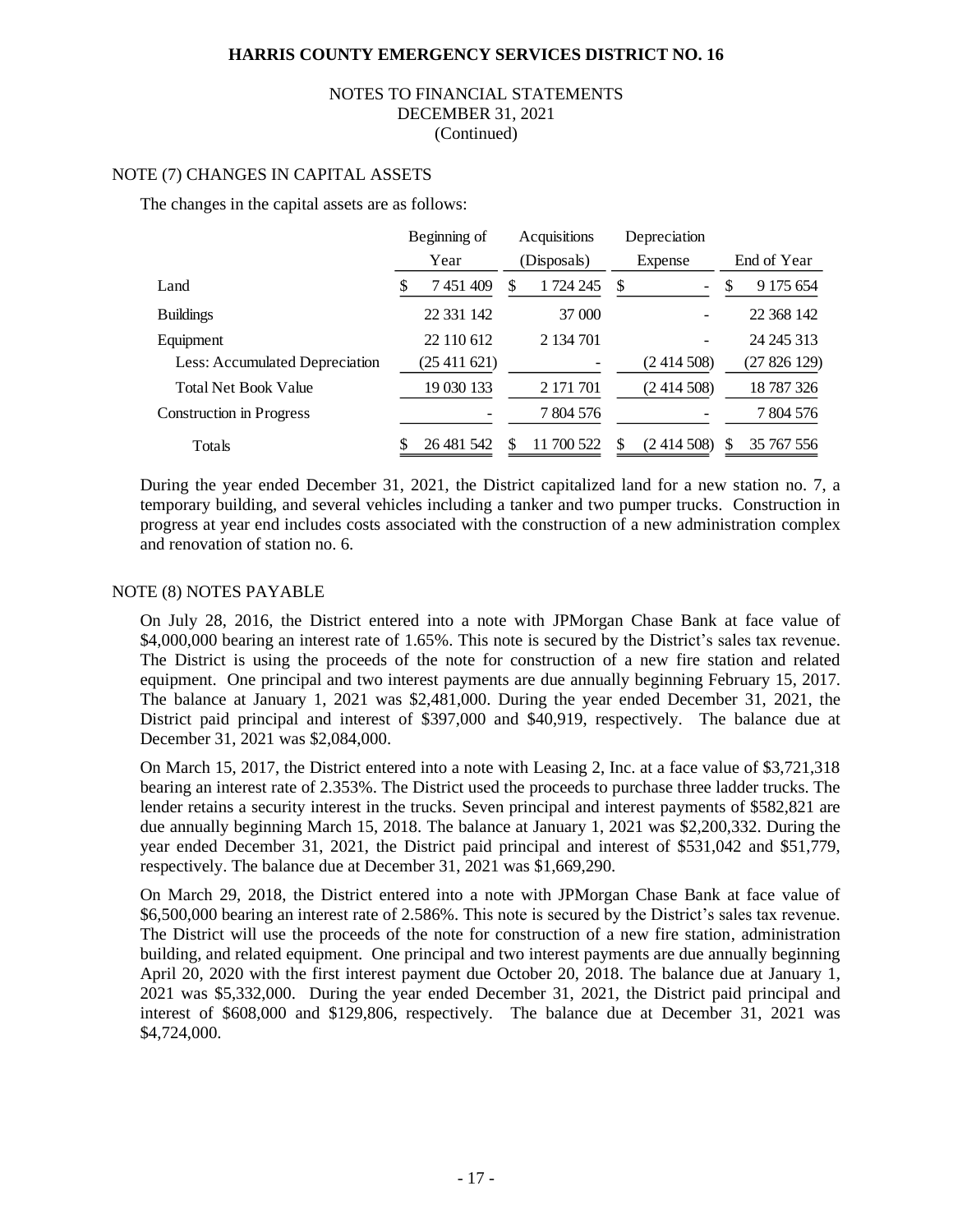#### NOTES TO FINANCIAL STATEMENTS DECEMBER 31, 2021 (Continued)

#### NOTE (8) NOTES PAYABLE (Continued)

On December 9, 2020, the District entered into a note with Government Capital Corporation, which was subsequently assigned to Southside Bank, at face value of \$9,900,000 bearing an interest rate of 2.10%. This note is secured by the District's sales tax revenue. The District will use the proceeds of the note for construction of a new administration and maintenance. Principal and interest payments are due quarterly beginning March 1, 2021. The balance due at January 1, 2021 was \$9,900,000. During the year ended December 31, 2021, the District paid principal and interest of \$572,001 and \$198,756, respectively. The balance due at December 31, 2021 was \$9,327,999.

On January 8, 2021, the District entered into a note with Southside Bank at face value of \$4,100,000 bearing an interest rate of 2.10%. This note is secured by the District's sales tax revenue. The District will use the proceeds of the note for construction of a new administration and maintenance. Principal and interest payments are due quarterly beginning March 1, 2021. During the year ended December 31, 2021, the District paid principal and interest of \$243,614 and \$75,032, respectively. The balance due at December 31, 2021 was \$3,856,386.

Future maturities of the balances outstanding are as follows:

| Year Ending            | Amount       |
|------------------------|--------------|
| December 31, 2022      | \$2389492    |
| December 31, 2023      | 2 442 617    |
| December 31, 2024      | 2 497 408    |
| December 31, 2025      | 1 970 064    |
| December 31, 2026      | 2 011 521    |
| December 31, 2027-2031 | 6 181 443    |
| December 31, 2032-2035 | 4 169 130    |
| Total Amount           | \$21 661 675 |

#### NOTE (9) DEFFERRED COMPENSATION PLAN

Beginning January 1, 2019, the District offers its employees a deferred compensation plan created in accordance with Internal Revenue Code Section 457. The plan, available to all District employees over 21 and with one year of continuous service, permits them to defer a portion of their current salary until future years. The District matches 50% of up to 6% of an employee's salary. The matching contribution is automatically 100% vested. All distributions from plan are subject to the minimum distribution requirements of Internal Revenue Code Section  $401(a)(9)$ . During the year, total contribution to the plan was \$10,601 which is included under payroll and related expense on the statement of activities.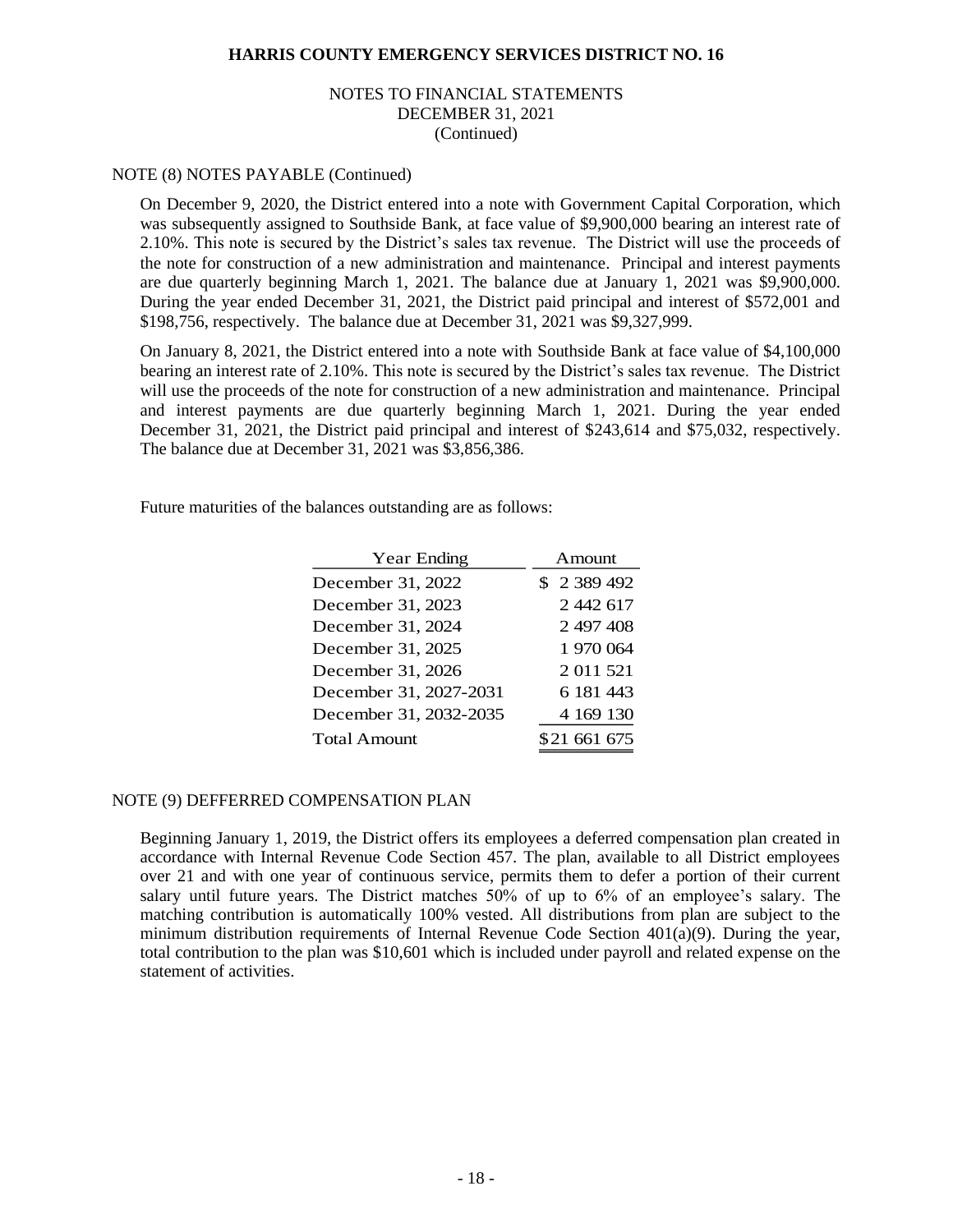### NOTES TO FINANCIAL STATEMENTS DECEMBER 31, 2021 (Continued)

#### NOTE (10) LEASE COMMITMENTS

Effective May 1, 2018, the District entered into a lease for office space under an operating lease agreement. The lease commenced April 1, 2019 and expires 36 months after commencement. At the end of the lease, the District has the option to renew for one year. The base rent for this lease is \$5,181 per month plus electricity. For the year ended December 31, 2021, rent expense was \$77,799 for this lease. Future minimum lease payments are as follows:

| Year Ending December 31, | Amount |  |  |  |
|--------------------------|--------|--|--|--|
| 2022                     | 15.542 |  |  |  |
| Total                    | 15.542 |  |  |  |

The District leases modular offices and furniture for construction sites on a month-to-month basis. Total rent for the offices and furniture for the year ended December 31, 2021 was \$38,043.

#### NOTE (11) SUBSEQUENT EVENTS

Management has evaluated subsequent events through May 9, 2022, (the date the financial statements were available to be issued) and noted no subsequent events have occurred that would require recognition in the financial statements or disclosure in the notes to the financial statements.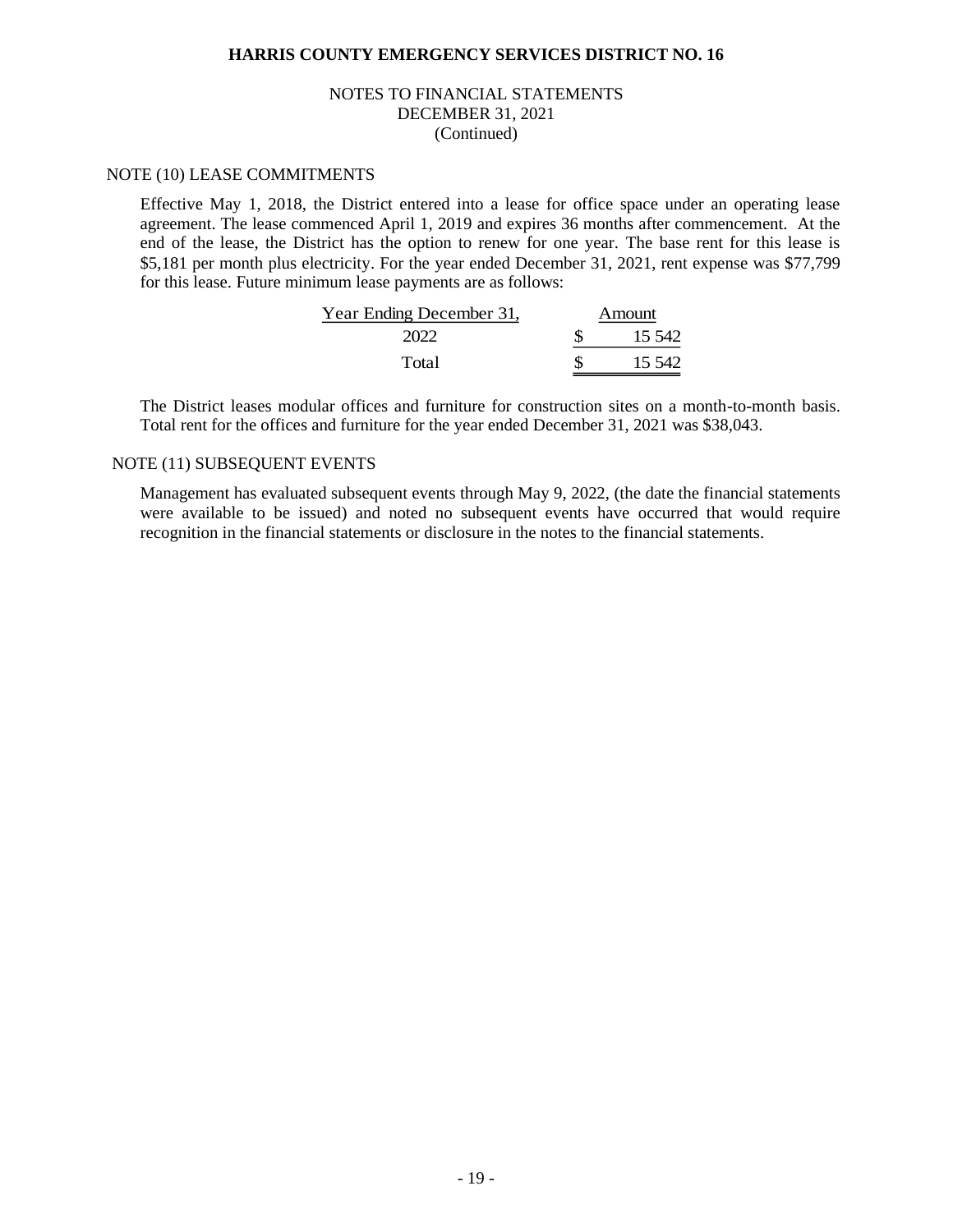# REQUIRED SUPPLEMENTARY INFORMATION

# SCHEDULE OF REVENUES, EXPENDITURES AND CHANGES IN FUND BALANCE - BUDGET AND ACTUAL FOR THE YEAR ENDED DECEMBER 31, 2021

|                                                  | Original and    |                  | Variance<br>Positive |  |
|--------------------------------------------------|-----------------|------------------|----------------------|--|
|                                                  |                 |                  |                      |  |
|                                                  | Actual          | Final Budget*    | (Negative)           |  |
| <b>REVENUES</b>                                  |                 |                  |                      |  |
| <b>Property Tax Revenues</b>                     | 9 151 661<br>\$ | \$<br>7 180 594  | \$<br>1971067        |  |
| <b>Sales Tax Revenues</b>                        | 8 9 89 101      | 7 000 000        | 1 989 101            |  |
| Penalty and Interest Revenues                    | 83 971          | 15 000           | 68 971               |  |
| Drawdown From Cash Reserves                      |                 | 4 9 44 108       | (4944108)            |  |
| Interest on Temporary Investments                | 3853            | 10 000           | (6147)               |  |
| Rental and Lease Income                          | 8419            |                  | 8419                 |  |
| Miscellaneous Income                             | 68 322          | 8419             | 59 903               |  |
| <b>Total Revenues</b>                            | 18 305 327      | 19 158 121       | (852794)             |  |
| EXPENDITURES/EXPENSES                            |                 |                  |                      |  |
| <b>Operating Expenses</b>                        |                 |                  |                      |  |
| Apparatus Equipment                              | 127 665         | 52 000           | (75665)              |  |
| <b>Appraisal District Fees</b>                   | 53 455          | 50 000           | (3455)               |  |
| <b>Collection Fees</b>                           | 98 983          |                  | (98983)              |  |
| <b>Dispatch Services</b>                         | 270 946         |                  | (270946)             |  |
| <b>District Miscellaneous Expenses</b>           | 7 3 0 9         | 1 500            | (5809)               |  |
| <b>Election Expense</b>                          | 17 689          | 80 000           | 62 311               |  |
| <b>Emergency Services</b>                        | 4 750 000       | 4 610 000        | (140000)             |  |
| Firefighting Gear, Tools, and Equipment          | 256 776         | 111 120          | (145656)             |  |
| Insurance                                        | 172 442         | 127 419          | (45023)              |  |
| Information Technology and Communications        | 162 310         | 194 700          | 32 390               |  |
| Office Expense                                   | 48 258          | 111 100          | 62 842               |  |
| Payroll and Related Expense                      | 821 966         | 622 000          | (199966)             |  |
| <b>Professional Services</b>                     | 791 030         | 282 000          | (509030)             |  |
| Rents and Leases                                 | 85 686          |                  | (85686)              |  |
| Signal pre-emption                               | 120 971         | 150 000          | 29 029               |  |
| Station and Facility Repairs and Maintenance     | 857 563         | 534 400          | (323163)             |  |
| Supplies and General Storage                     | 66 155          | 41 000           | (25155)              |  |
| <b>Utilities</b>                                 | 208 696         | 220 100          | 11 404               |  |
| Capital Outlay                                   | 11 700 522      | 9 121 000        | (2579522)            |  |
| Debt Service                                     |                 |                  |                      |  |
| Note Principal                                   | 2 3 5 1 6 5 7   | 2 3 5 1 6 5 7    |                      |  |
| Note Interest                                    | 496 292         | 498 125          | 1833                 |  |
| Total Expenditures/Expenses                      | 23 466 371      | 19 158 121       | (4308250)            |  |
| Excess(Deficiency) of Revenues over Expenditures | (5161044)       |                  | (5161044)            |  |
| Note Proceeds                                    | 4 100 000       |                  | 4 100 000            |  |
| Beginning of year                                | 26 299 937      | 26 299 937       |                      |  |
| End of year                                      | \$25 238 893    | \$<br>26 299 937 | \$<br>(1061044)      |  |

\* Budget was not amended during the year. Therefore, the original budget is the same as the final budget.

See Independent Auditors' Report.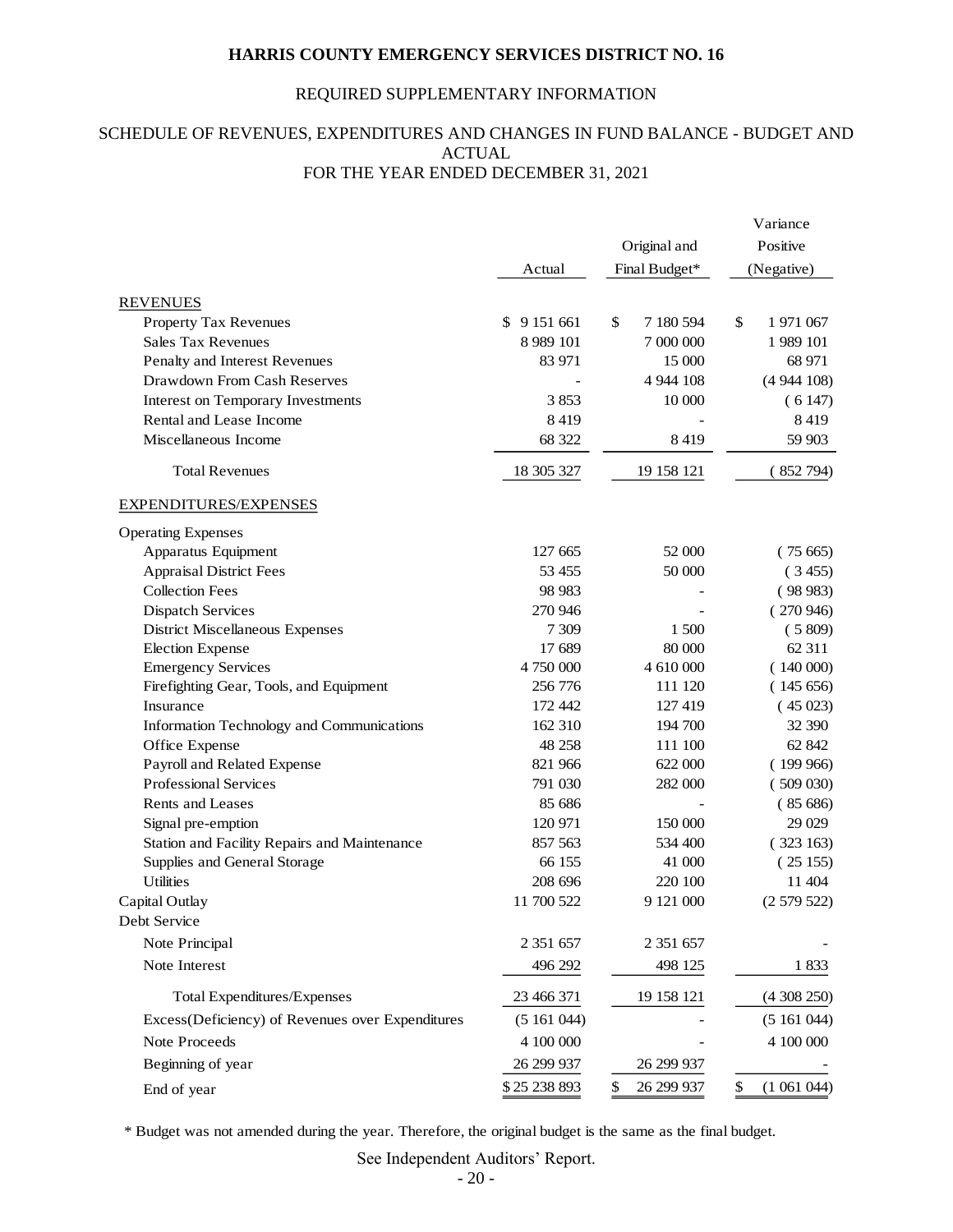# ANALYSIS OF TAXES RECEIVABLE DECEMBER 31, 2021

| Taxes Receivable - Beginning of Year             | \$ | 6 196 378  |
|--------------------------------------------------|----|------------|
| 2021 Tax Roll                                    |    | 7 685 456  |
| Adjustments to prior year taxes                  |    | (624021)   |
| Total to be Accounted for                        |    | 13 257 813 |
| Tax Collections Received from Tax Collector      |    | 8 742 693  |
| Balance Held by Tax Collector, December 31, 2021 |    | 408 968    |
| <b>Total Tax Collections</b>                     |    | 9 151 661  |
| Taxes Receivable - End of Year                   | S  | 4 106 152  |

# Assessed Valuation Summary

|                                               | 2021             | 2020             | 2019             | 2018             | 2017             |
|-----------------------------------------------|------------------|------------------|------------------|------------------|------------------|
| <b>Property Valuations</b>                    |                  |                  |                  |                  |                  |
| <b>Real Property</b>                          | \$14 792 439 503 | \$14 012 566 854 | \$13465627182    | \$13 138 102 666 | \$12 774 761 285 |
| <b>Personal Property</b>                      | 578 472 988      | 842 195 845      | 628 443 947      | 677 682 546      | 596 120 231      |
| <b>Total Property</b><br>Valuations           | \$15 370 912 491 | \$14 854 762 699 | \$14 094 071 129 | \$13 815 785 212 | \$13 370 881 516 |
| Tax Rate per \$100<br>Valuations              | \$<br>0.05000    | 0.05000<br>\$    | 0.04950<br>\$    | \$.<br>0.04957   | 0.04947<br>S.    |
| <b>Tax Rolls</b>                              | \$<br>7 685 456  | 7427381<br>\$.   | 6 976 565<br>S   | 6 848 485<br>S.  | 6 6 14 5 75<br>S |
| Percent of Taxes<br>Collected to Taxes Levied | 48.6%            | 99.2%            | 99.7%            | 99.8%            | 99.1%            |